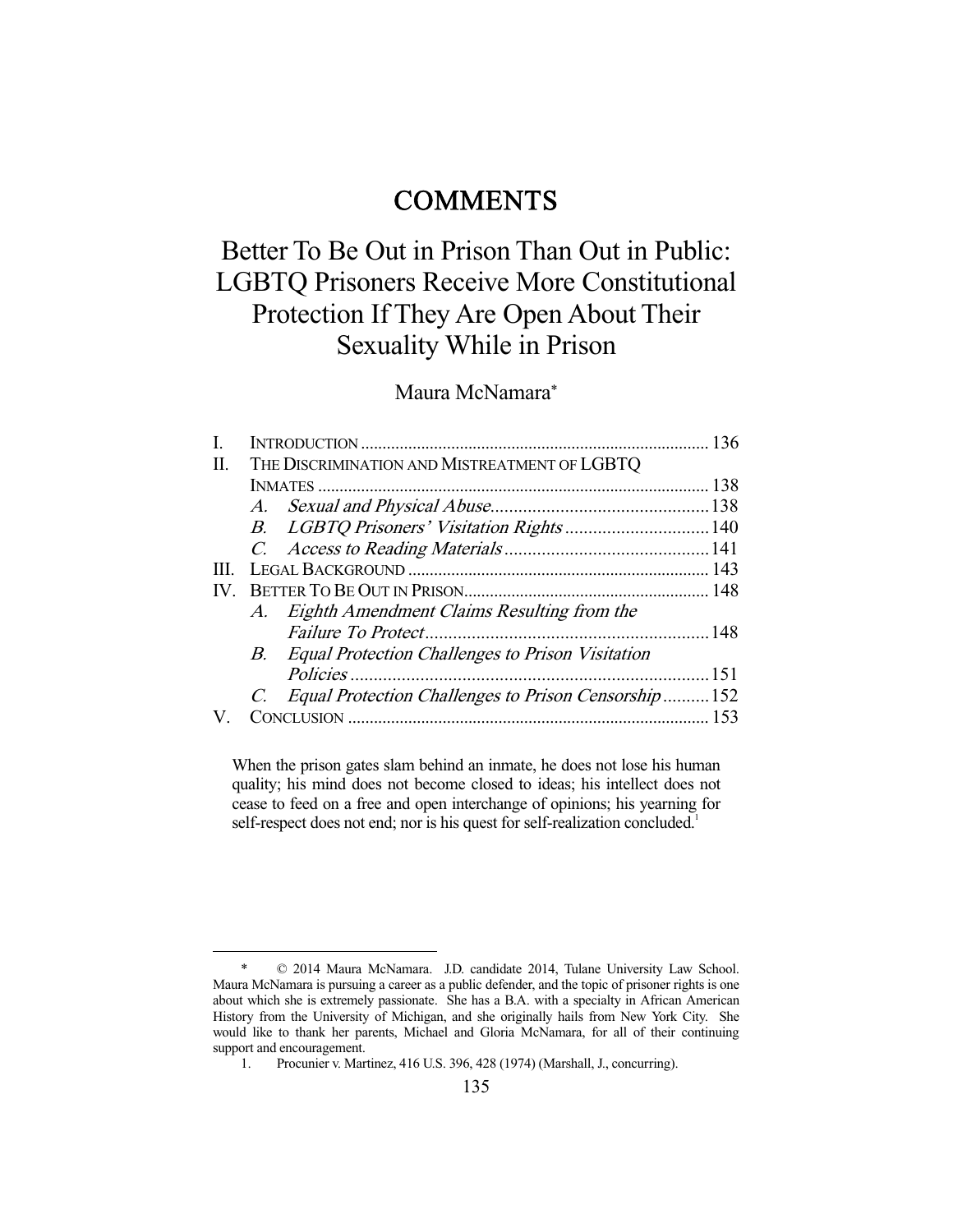#### I. INTRODUCTION

"If you want to be a ho, you'll be treated like a ho."<sup>2</sup> This was a classification committee member's response to inmate Roderick Johnson's plea for protective custody against gangs who forced him into sexual slavery.<sup>3</sup> Johnson was continually tortured by gang members while prison officials stood idly by and let the abuse occur. Another committee member told him, "You ain't nothing but a dirty tramp. Learn to fight or accept the f\*\*king."4 "Over an 18-month period between September 2000 and April 2002, Johnson ... asked repeatedly for separate housing from the general prison population because his status as a homosexual man left him vulnerable to sexual assault."<sup>5</sup> However, officials at the James V. Allred Unit in Iowa Park, Texas, had another agenda. Johnson appeared before the corrections committee a total of seven times, begging to be placed in protective custody; with each attempt, his request was denied. Subsequently, the United States Court of Appeals for the Fifth Circuit has found the executive director of the Texas Department of Criminal Justice and several Allred Prison officials liable for violations of the Fourteenth and Eighth Amendments.<sup>7</sup>

Johnson's harrowing experience is not unfamiliar.<sup>8</sup> Prison staff and administrators, acting on behalf of the institution, routinely overlook constitutional, statutory, and institutional rules designed to protect lesbian, gay, bisexual, transgender, and queer or questioning (LGBTQ) inmates from violence and discrimination.<sup>9</sup> Gay, lesbian, and transgender prisoners bear the brunt of such misconduct.<sup>10</sup> These individuals are not only specifically targeted for physical and sexual abuse, but they are also deprived of many of the rights afforded other inmates, including visitation, access to reading materials, and eligibility to earn good time.<sup>11</sup>

<sup>2.</sup> Bryan Robinson, 'Sexually Enslaved' Gay Inmate Sues, ABC NEWS (Apr. 18, 2002), http://abcnews.go.com/US/print?id=91740, archived at http://perma.cc/0bU1igvNgBA.

<sup>3.</sup> *Id.*<br>4. *Id.* 

<sup>4.</sup> *Id.*<br>5. *Id.* 

Id.

 <sup>6.</sup> Id.

 <sup>7.</sup> Johnson v. Johnson, 385 F.3d 503, 507 (5th Cir. 2004).

<sup>8.</sup> See Ronald C. Russo, No Protection: A Prisoner's True Story, BODY POSITIVE (Dec. 2002), http://www.thebody.com/content/art31122.html, archived at http://perma.cc/6Qz8-8KFN.

<sup>9.</sup> See Joan Howarth, Note, The Rights of Gay Prisoners: A Challenge to Protective Custody, 53 S. CAL. L. REV. 1225, 1225-27, 1231-36 (1979).

<sup>10.</sup> Meredith Duffy, Special Information for Lesbian, Gay, Bisexual, and Transgender Prisoners, in A JAILHOUSE LAWYER'S MANUAL 823, 853 (Columbia Human Rights Law Review ed., 9th ed. 2011).

<sup>11.</sup> Zachary Wolfe, Gay and Lesbian Prisoners: Recent Developments and A Call for More Research, PRISON LEGAL NEWS, https://www.prisonlegalnews.org/20578\_displayArticle. aspx (last visited Sept. 7, 2013), archived at http://perma.cc/T82V-24FR.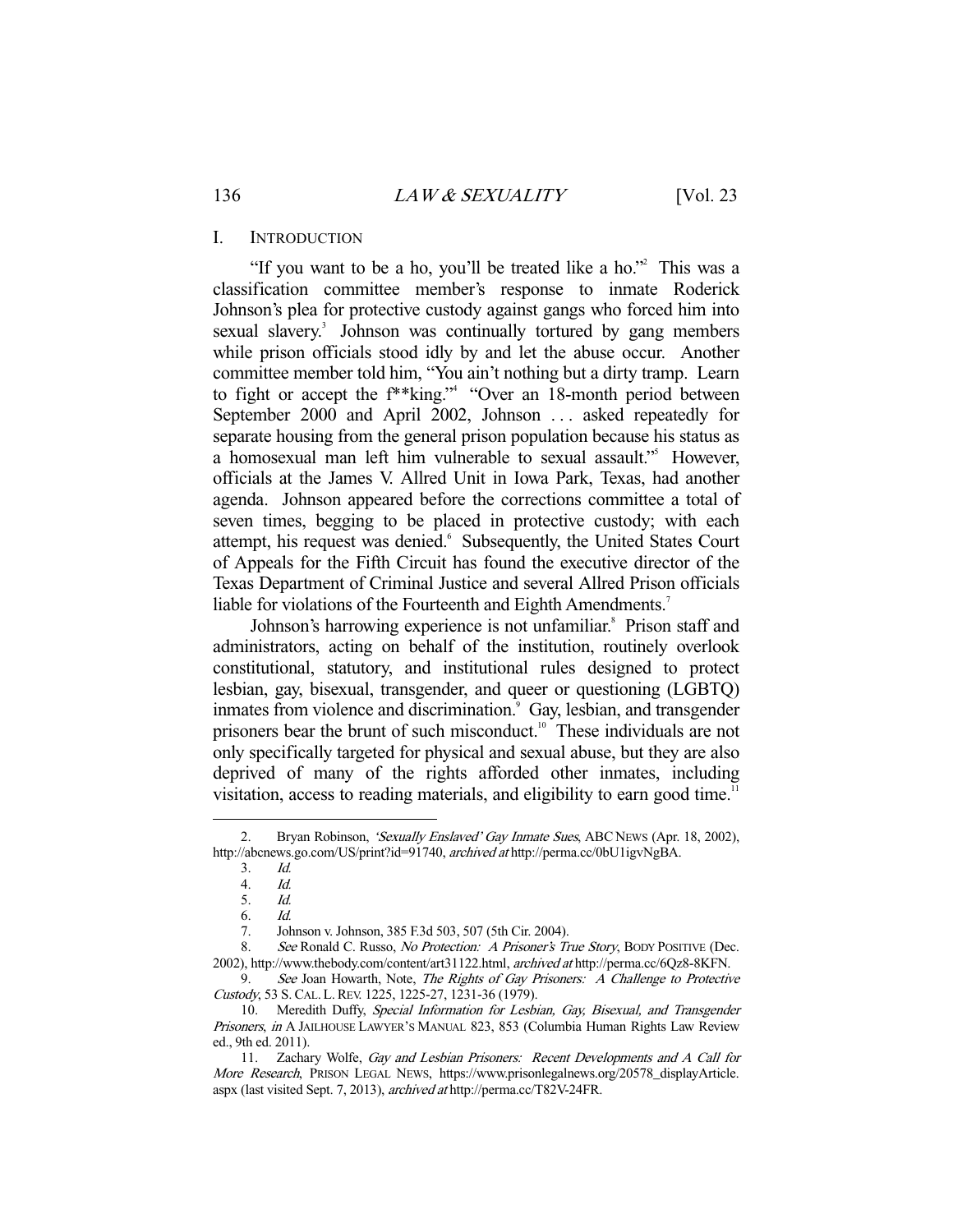Currently, there are over 2.2 million people behind bars in the United States, the highest incarceration rate in the world.<sup>12</sup> As a nation, we have 760 prisoners per 100,000 citizens, 13 and, of this remarkably large incarcerated population, one study indicates that as many as 30% identify as either gay or bisexual. $14$  Thus, issues pertaining to LGBTQ inmates affect a substantial number of individuals. While there has been "increased judicial and public attention . . . focused on the rights of prisoners and of gay men and women in recent decades, very little attention has been paid to the men and women who are both gay and in prison."<sup>15</sup> Recent studies show that LGBTQ detainees are hit hardest by violence and discrimination in the justice system.<sup>16</sup> Among the problems of these prisoners are the refusal of prison officials to allow any LGBTQ literature,<sup>17</sup> the isolation of all gay inmates to one housing unit,<sup>18</sup> to forced participation in negative therapy programs that seek to "cure" homosexuality, and even parole denials rooted in homophobic attitudes.<sup>19</sup>

 Though LGBTQ inmates suffer disproportionately compared to other detainees in many ways, this Comment is concerned with three areas of disparate treatment: first, as targets of sexual and physical abuse; second, as victims of discriminatory visitation rights; third, on their limited access to any sexuality-related literature.<sup>20</sup> The focus of this Comment is not to create solutions for these particular issues, but rather to examine the avenues available to LGBTQ detainees to challenge their mistreatment. The primary method prisoners can use to challenge abusive prison officials and discriminatory policies is a civil action for deprivation of rights, $21$  claiming that state officials have deprived them of their Eighth Amendment right to be free from cruel and unusual

 <sup>12.</sup> CHRISTOPHER HARTNEY, NAT'L COUNCIL ON CRIME & DELINQUENCY, U.S. RATES OF INCARCERATION: A GLOBAL PERSPECTIVE 2 (Nov. 2006), available at http://www.nccdglobal.org/ sites/default/files/publication\_pdf/factsheet-us-incarceration.pdf, archived at http://perma.cc/0GZ5n W985uF.

<sup>13.</sup> Fareed Zakaria, Zakaria: Incarceration Nation, CNN (Mar. 30, 2012, 6:34 PM), http://globalpublicsquare.blogs.cnn.com/2012/03/30/zakaria-incarceration-nation-2/, archived at http://perma.cc/K9GZ-N9WF.

<sup>14.</sup> Lauren E. Gibson & Christopher Hensley, The Social Construction of Sexuality in Prison, 93 PRISON J. 355, 361 (Sept. 2013).

 <sup>15.</sup> Howarth, supra note 9, at 1225.

<sup>16.</sup> Lesbian, Gay, Bisexual, Transgender, and Intersex Offenders, NAT'L INST. OF CORRECTIONS, http://www.nicic.gov/LGBTI (last visited Feb. 9, 2014), archived at http://perma. cc/QL67-84F4.

<sup>17.</sup> Howarth, *supra* note 9, at 1225.

<sup>18.</sup> Wolfe, *supra* note 11.

<sup>19.</sup> Howarth, *supra* note 9, at 1225.

 <sup>20. 42</sup> U.S.C. § 1983.

 <sup>21.</sup> Duffy, supra note 10, at 823-24.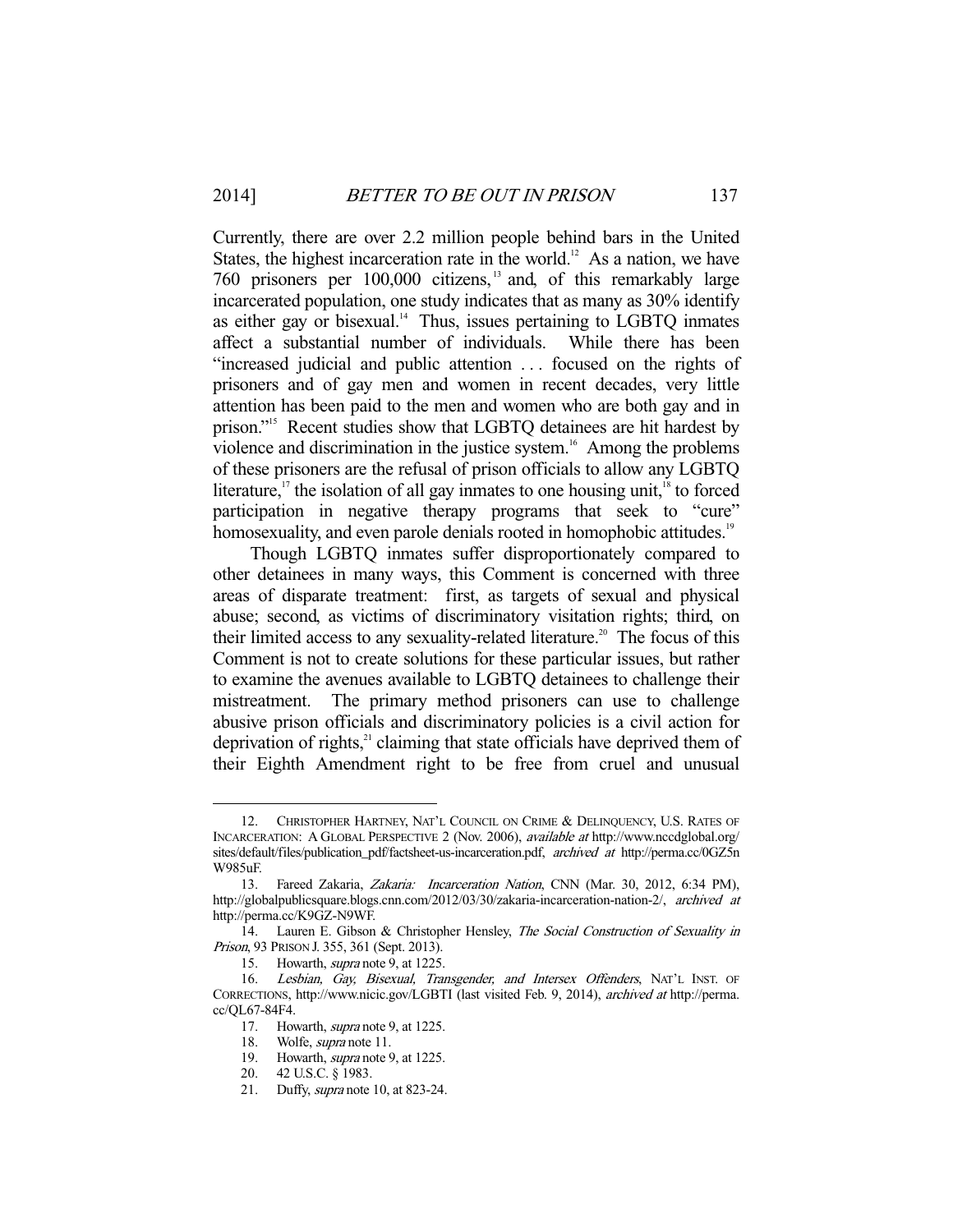punishment and their Fourteenth Amendment right to equal protection under the law.<sup>22</sup> These claims are extremely difficult for prisoners to win because the parameters of their rights are largely undefined.<sup>23</sup> Prison officials justify their discriminatory actions and policies within the framework of equal protection law by asserting that they are furthering penological interests. In response to this argument, courts have held that deprivation of the rights of LGBTQ prisoners is acceptable when the deprivation serves a legitimate penological interest.<sup>24</sup> The LGBTQ community has prevailed against this "penological interest" argument only when the prisoner has been open about their sexuality or gender identity.<sup>25</sup> When a prison institution is aware of an inmate's sexual orientation or gender identity, the inmate is afforded more constitutional protection under our judicial system. To demonstrate this claim, I will analyze and discuss the prevalence of the three specific issues mentioned above within the prison infrastructure. Next, I will discuss the legal and political history behind the courts' expansion of the rights of both prisoners and LGBTQ individuals. Following that, I will prove how being openly gay, lesbian, bisexual, and/or transgender in prison may guarantee greater constitutional protection by comparing the successful and unsuccessful claims made by open and closeted inmates.<sup>26</sup> Finally, I will explore the larger policy implications of this judicial trend and what it may mean to the LGBTQ community in general. $27$ 

## II. THE DISCRIMINATION AND MISTREATMENT OF LGBTQ INMATES

#### A. Sexual and Physical Abuse

 Roderick Johnson's experience of sexual abuse in the James V. Allred Unit unfortunately is not unique or rare.<sup>28</sup> "The well-being of our prisoners isn't a topic that often garners much sympathy. Perhaps that is why few Americans know that rapes and sexual assaults of U.S. inmates

 <sup>22.</sup> Duffy, supra note 10, at 823-24.

<sup>23.</sup> *Id.* at 826.

<sup>24.</sup> Howarth, *supra* note 9, at 1259.

 <sup>25.</sup> See Whitmire v. Arizona, 298 F.3d 1134, 1136 (9th Cir. 2002) (holding that there is no "common-sense" basis for prisons to prevent, for safety reasons, displays of affection between same-sex couples when a prisoner is openly gay); Doe v. Sparks, 733 F. Supp. 227, 234 (W.D. Pa. 1990) (holding that prohibiting same-sex visitation rights furthered no purpose of preserving internal security and was, therefore, unconstitutional).

 <sup>26.</sup> See infra Part III.

<sup>27.</sup> See infra Part IV.

 <sup>28.</sup> Russo, supra note 8.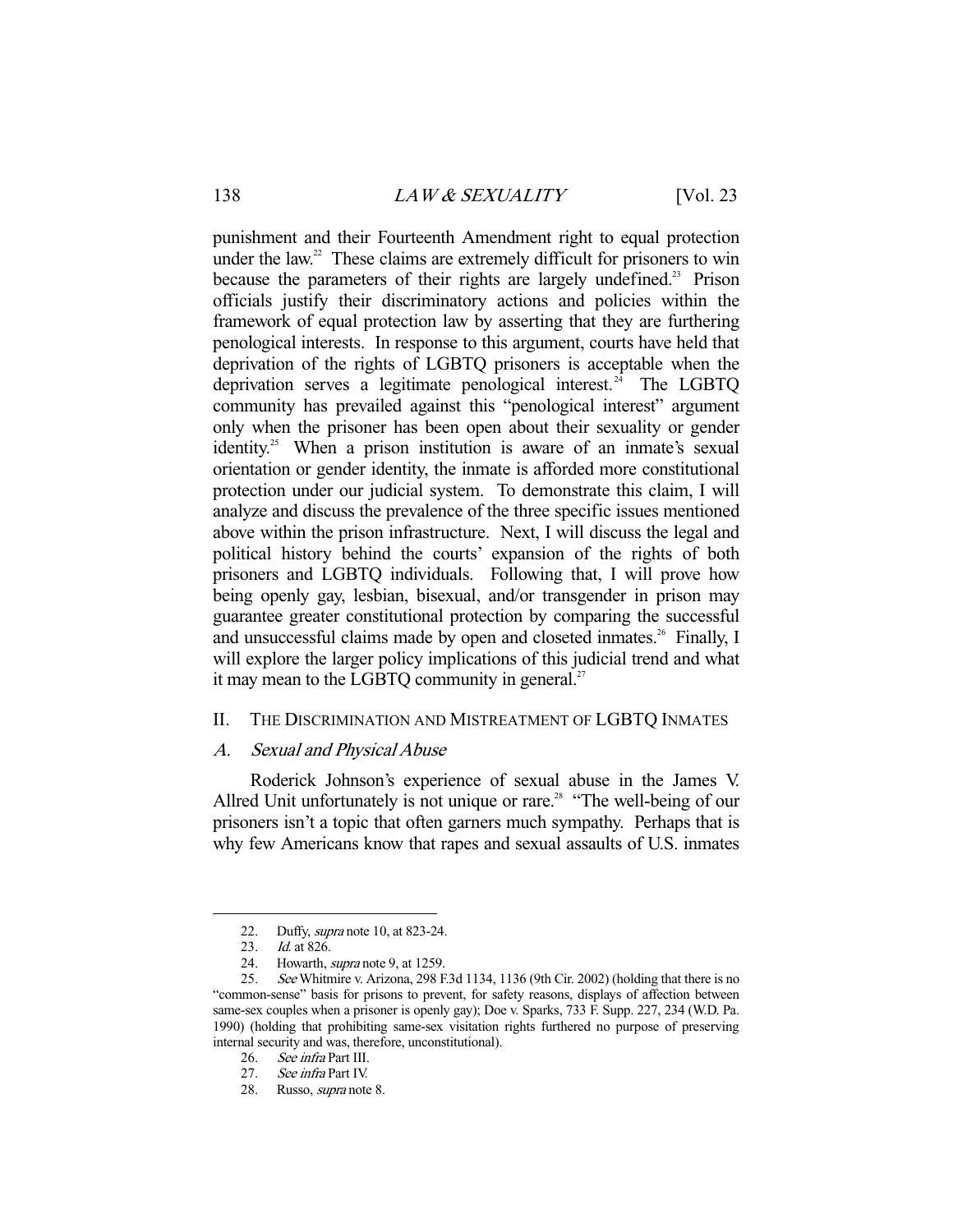have reached epidemic proportions."<sup>29</sup> According to a Bureau of Justice Statistics study, "[N]early one in [ten] prisoners report having been raped or sexually assaulted by other inmates, staff or both."30 The widespread existence of prison rape gained national attention in 2003 when the Prison Rape Elimination Act was passed and the National Prison Rape Elimination Commission was established to uncover and combat this epidemic.<sup>31</sup> While lobbying for national attention, advocacy groups conducted many surveys about the prevalence of rape in prison.<sup>32</sup> One survey demonstrated an alarming contrast between an estimated 3.5% of heterosexual males who reported being sexually victimized by an officer or another inmate, as compared to 34% of bisexual and 39% of homosexual men.<sup>33</sup> In prison, LGBTQ inmates are frequently targeted for physical and sexual assaults due to their size or stature; "feminine" characteristics, such as long hair or a high voice; unassertive, unaggressive, or shy demeanor; or having been convicted of a sexual offense.<sup>34</sup> Prisoners possessing any one or a combination of these characteristics typically face an increased risk of sexual abuse.<sup>35</sup> LGBTO detainees often have little access to protection from these assaults because pervasive homophobia may cause prison officials to ignore the risk; this creates an environment in which abuse is tolerated and allowed to flourish.<sup>36</sup> Ultimately, LGBTQ prisoners are afforded limited protections and forced to endure abuse in silence.

<sup>29.</sup> David Person, *Column: Nightmare of Prison Rape*, USA TODAY (June 26, 2011), http://usatoday30.usatoday.com/news/opinion/forum/story/2012-06-26/prison-rape-sexualassault/55844922/1, archived at http://perma.cc/VJ3J-HCVC.

<sup>30.</sup> Id.; see also ALLEN J. BECK & CANDACE JOHNSON, BUREAU OF JUSTICE STATISTICS, NATIONAL FORMER PRISONER SURVEY: SEXUAL VICTIMIZATION REPORTED BY FORMER STATE PRISONERS, 2008 (May 2012), http://www.bjs.gov/content/pub/pdf/svrfsp08.pdf, archived at http://perma.cc/3U27-CTAB.

 <sup>31.</sup> Prison Rape Elimination Act of 2003, Pub. L. No. 108-79, 117 Stat. 972.

 <sup>32.</sup> Id.

<sup>33.</sup> BECK & JOHNSON, supra note 30, at 5; see also Press Release, Just Detention Int'l, New Report from Department of Justice: One in Ten State Prisoners Sexually Abused (May 17, 2012), available at http://www.justdetention.org/en/listserv/2012/051712\_2.aspx, archived at http://perma.cc/E9P9-VTX5 (describing the crisis identified by the Bureau of Justice Statistics' report).

 <sup>34.</sup> Alice Ristroph, Sexual Punishments, 15 COLUM.J. GENDER & L. 139, 158-59 (2006); Kim Shayo Buchanan, Our Prisons, Ourselves: Race, Gender and Rule of Law, 29 YALE L. & POL'Y REV. 1, 13-16 (2010).

 <sup>35.</sup> Ristroph, supra note 34, at 143; Buchanan, supra note 34, at 13-16.

 <sup>36.</sup> Ristroph, supra note 34, at 143; Buchanan, supra note 34, at 13-16.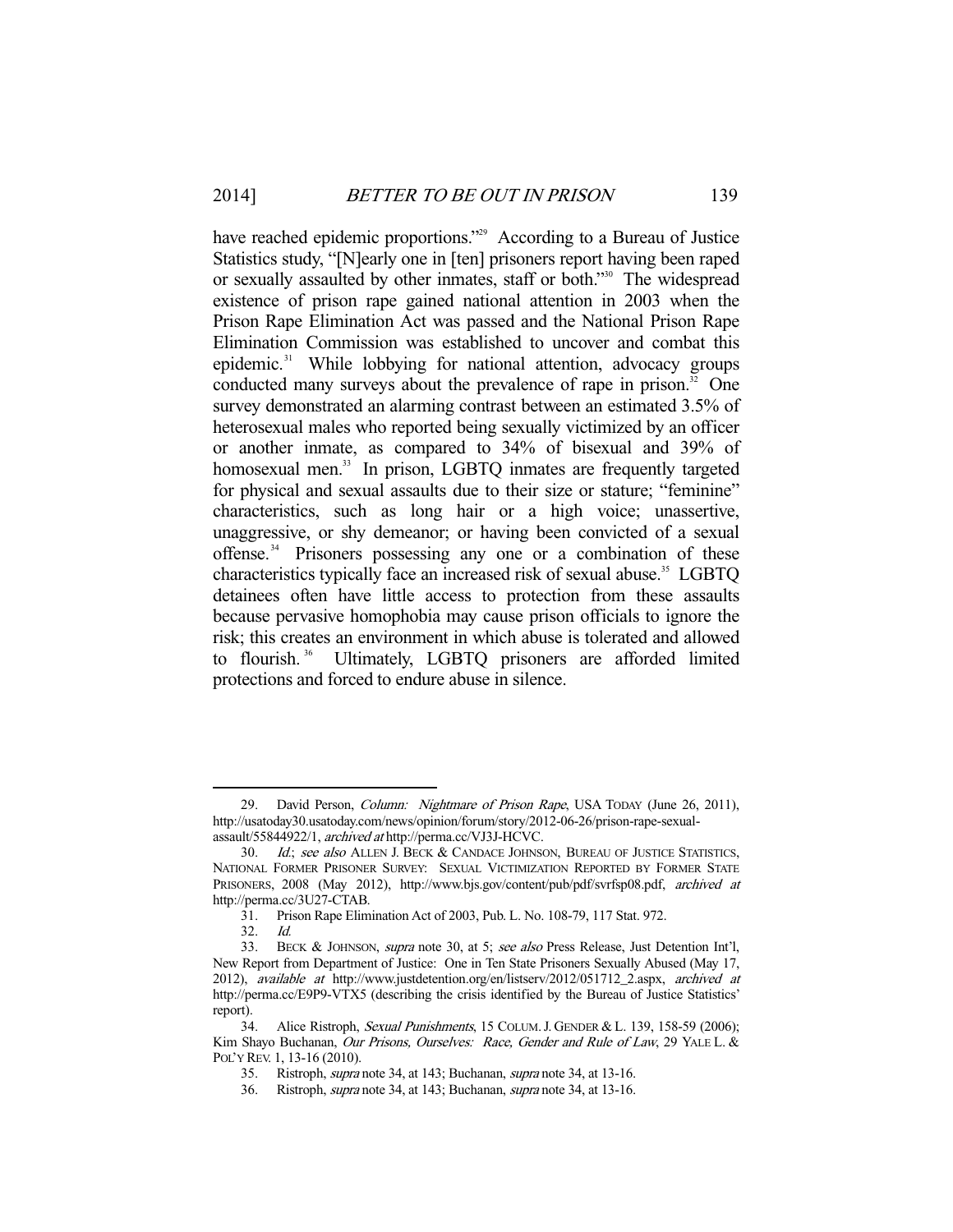#### B. LGBTQ Prisoners' Visitation Rights

 Apart from being direct targets of physical and sexual abuse, LGBTQ prisoners also incur mistreatment through facially discriminatory prison policies. Prisons commonly preclude same-sex partners from visiting LGBTQ prisoners.<sup>37</sup> "In most regards, visitation policies vary . . . greatly" among the states "and are . . . dependent upon individualized factors relating to each prisoner.<sup>338</sup> However, "[m]ost state prisons and all federal prisons have policies that, subject to restrictions, allow prisoners to visit with their family members."39 "[M]any of these policies define family narrowly."40 As a result, LGBTQ prisoners are generally not permitted visits from their same-sex partners.<sup>41</sup> Under Block v. Rutherford, the United States Supreme Court established the principle that prisoners have no right to visitation and that prisons may place limitations on visitation or exclude visitation altogether if it is in the interest of serving "legitimate security concerns."<sup>42</sup> In federal prisons, an inmate must submit a list of proposed visitors to prison staff members.<sup>43</sup> The staff looks over the list, does background checks, and then decides whether visitation with any of these individuals will be permitted.44 If an official wants to exclude an immediate family member or relative, they must have a compelling reason to do so.<sup>45</sup> However, they may bar a non-family member by claiming that there is a "reasonabl[e] fear that [the] visitor will harm security or [the prisoner's] rehabilitation."<sup>46</sup>

 This poses a serious problem for LGBTQ inmates whose same-sex partners are not considered family members or relatives under federal

 <sup>37.</sup> Wolfe, supra note 11.

 <sup>38.</sup> Id.

 <sup>39.</sup> Duffy, supra note 10, at 847.

 <sup>40.</sup> Id.

 <sup>41.</sup> Id. at 841.

 <sup>42. 468</sup> U.S. 576, 588-89 (1984).

<sup>43.</sup> See, e.g., FED. BUREAU OF PRISONS, U.S. DEP'T OF JUSTICE, No. BAS 5267.08C, INSTITUTION SUPPLEMENT: VISITING REGULATIONS 2 (2009), available at http://www.bop.gov/ locations/institution/bas/BAS\_visti\_hours.pdf, archived at http://perma.cc/QR53-RUBM [hereinafter INSTITUTION SUPPLEMENT]; General Visiting Information, FED. BUREAU OF PRISONS, http:// www.bop.gov/inmates/visiting.jsp (last visited Feb. 9, 2014), archived at http://perma.cc/9ZCK-NKCE; see also FED. BUREAU OF PRISONS, U.S. DEP'T OF JUSTICE, No. 5267/08, PROGRAM STATEMENT: VISITING REGULATIONS 5 (2006), available at http://www.bop.gov/policy/progstat/ 5267\_008.pdf, archived at http://perma.cc/6G4L-2Z4U [herein-after PROGRAM STATEMENT] (providing that an inmate desiring to have a regular visitor must submit a list of proposed visitors to the designated staff for approval).

<sup>44.</sup> See Wolfe, *supra* note 11.

<sup>45.</sup> See PROGRAM STATEMENT, supra note 43, at 1.

 <sup>46.</sup> Duffy, supra note 10, at 848.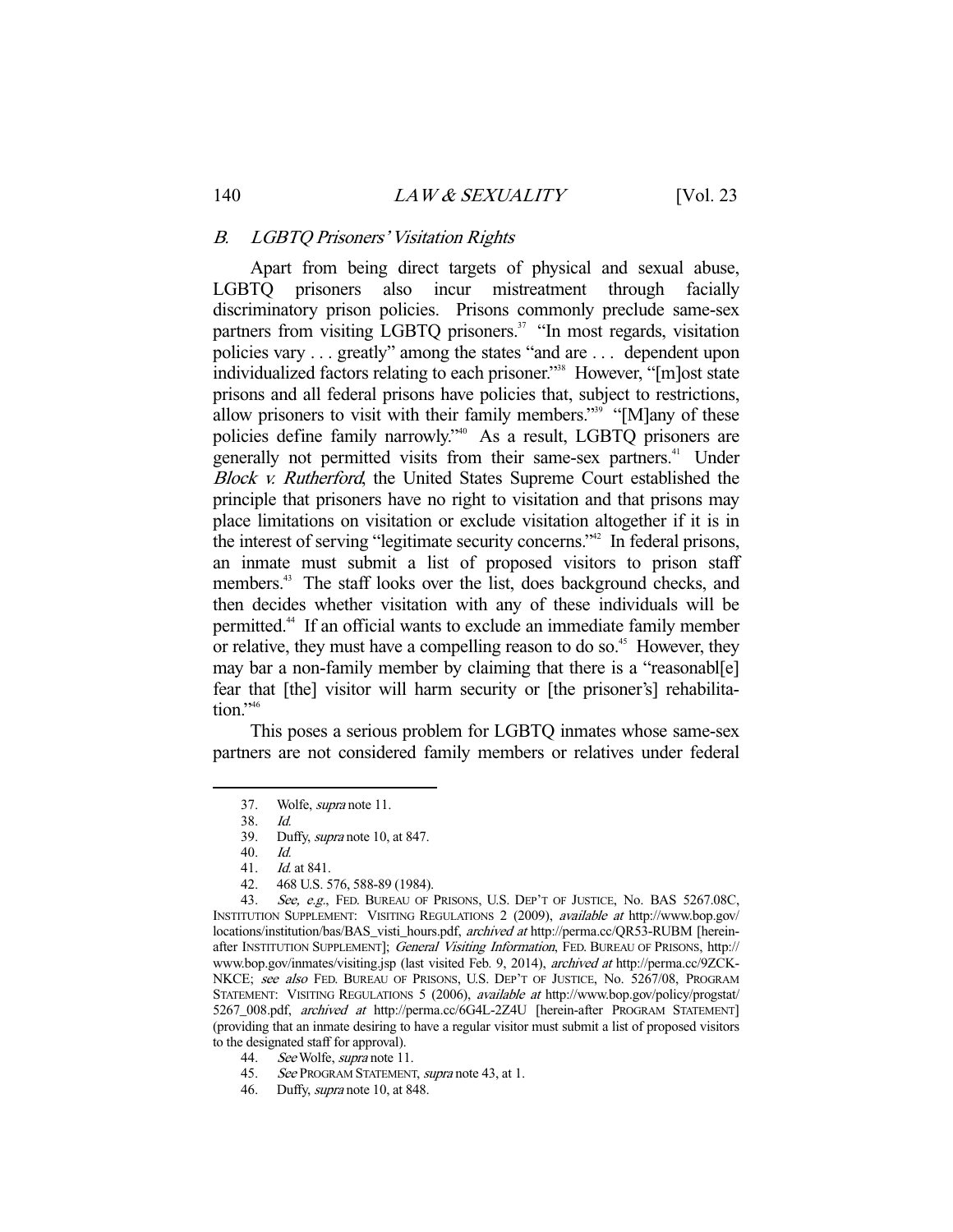law.<sup>47</sup> Thus, prison officials are permitted to use their discretion in excluding an inmate's same-sex partner from visitation simply because such an individual is not afforded the equivalent status of a spouse or family member. Officials often abuse this discretion and refuse samesex visitation as a tactic to demonstrate power and control over specific inmates or because of their own homophobia.<sup>48</sup> Similarly, state visitation policies often give officials the discretion to exclude potential visitors.<sup>49</sup> The prevalence of this abuse of power and its impact on LGBTQ detainees is evidenced by the American Civil Liberties Union's campaign, launched against the California Department of Corrections in 2007, urging a change in the Department's policies to grant domestic partners visitation rights.<sup>50</sup>

 Moreover, even in the few states where same-sex partners are permitted to visit, LGBTQ inmates are limited in how they may interact with their partners.<sup>51</sup> Many LGBTO detainees and their partners are prohibited from touching or exhibiting displays of affection, even when their heterosexual counterparts are permitted to touch, hug, and kiss loved ones during their visiting sessions.<sup>52</sup> This issue was raised in Whitmire v. Arizona, where prisoners challenged an Arizona prison policy that granted prisoners permission to hug and kiss family members, including heterosexual partners but explicitly excluding same-sex partners, at the beginning and end of visits. $55$ 

## C. Access to Reading Materials

 In addition to denying same-sex visitation privileges, prison officials may exploit their discretionary power by choosing to censor what reading materials inmates can access.<sup>54</sup> Prisons often fail to respect an inmate's right to receive information and literature on LGBTQ issues.<sup>55</sup> Under *Thornburgh v. Abbott*, prisons may ban any publications that they feel may cause a threat to the daily operations of the prison.<sup>56</sup>

 <sup>47.</sup> Id.

 <sup>48.</sup> Id. at 849.

 <sup>49.</sup> Id. at 850.

 <sup>50.</sup> Id.

 <sup>51.</sup> Id.

<sup>52.</sup> Wolfe, *supra* note 11. But see CAL. DEP'T OF CORR. & REHAB., VISITING A FRIEND OR LOVED ONE IN PRISON 15 (2008), available at http://www.cdcr.ca.gov/visitors/docs/inmate visitingguidelines.pdf, archived at http://perma.cc/R86T-G3QM (making no distinction between same-sex and opposite-sex visitors in the official California prison policy).

 <sup>53. 298</sup> F.3d 1134, 1136 (9th Cir. 2002).

<sup>54.</sup> Wolfe, *supra* note 11.

<sup>55.</sup> *Id.*<br>56. 49

<sup>490</sup> U.S. 401, 407 (1989).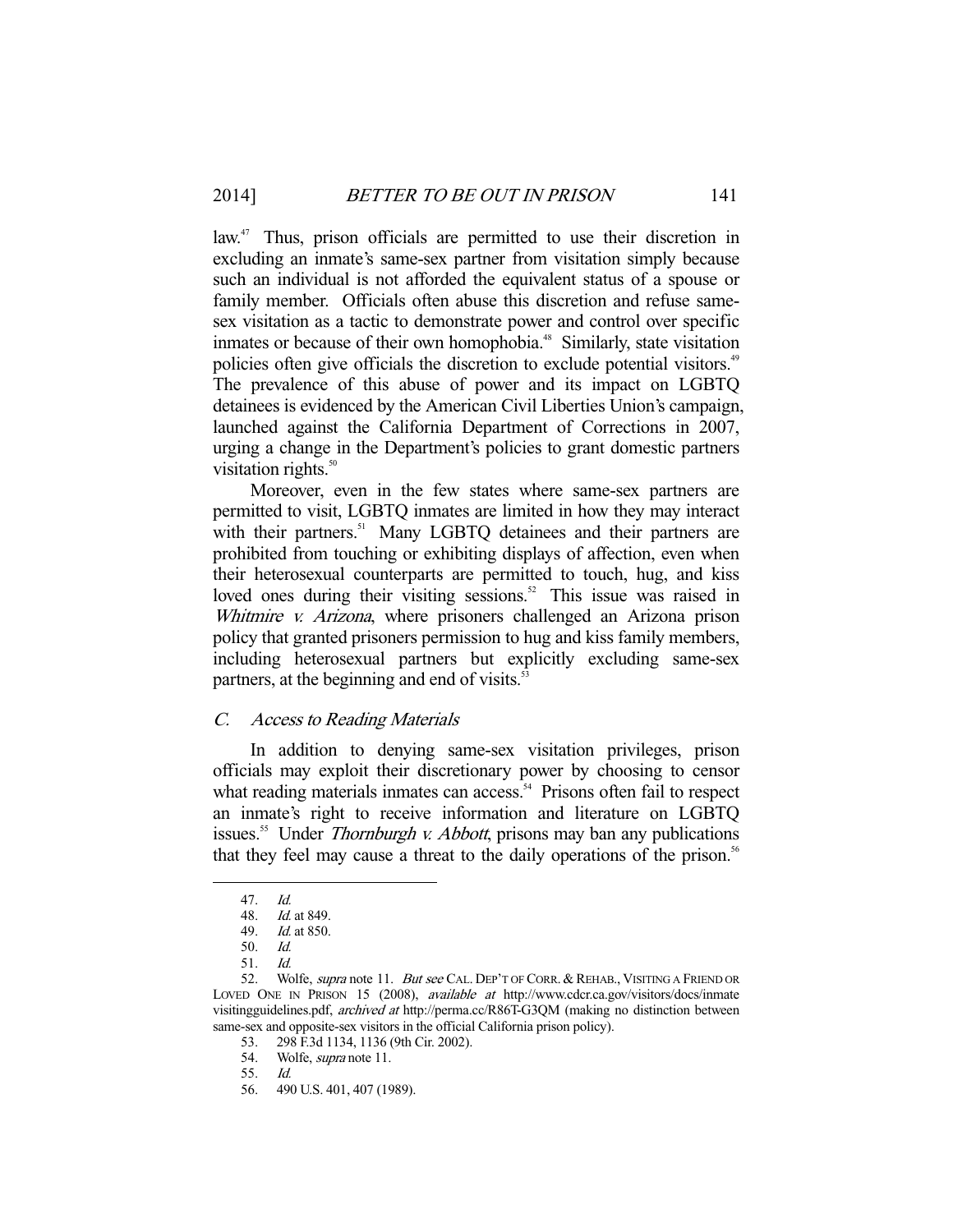Thus, LGBTQ publications are repeatedly denied entry into facilities because the prison administration decides that those publications pose a threat to security, order, or discipline. In Thornburgh, the Court upheld a prison policy explicitly listing "[h]omosexual [material] (of the same sex as the institution population)" as material to be discarded, on two grounds: (1) homosexual material would, once in the prison, circulate and lead to "disruptive conduct," and (2) if prisoners observed a fellow prisoner reading such material, they might draw inferences about the prisoner's sexual orientation.<sup>57</sup> This ruling has effectively enabled prison officials to censor homosexual material while permitting and proliferating literature bearing a heterosexual stamp of approval. In its opinion, the Court admitted that the ban would be unconstitutional outside of the prison context.<sup>58</sup> However, it refused to "second-guess" prison administrators on matters relating to prison security, "even when those matters affect constitutional rights of inmates in a manner [the court found] discomforting."<sup>59</sup> Since *Thornburgh*, many issues regarding receipt of information continue to surface for LGBTO prisoners.<sup>60</sup> A court in Indiana recently upheld a prison's refusal to grant a prisoner's request for subscriptions to *The Advocate* and *Out* magazine.<sup>61</sup> Because reading materials are a vital lifeline connecting incarcerated individuals to the outside world and are a major source of intellectual stimulation that occupies their time, denying LGBTQ inmates access to publications of their choosing is a substantial deprivation. Their heterosexual counterparts, generally, face minimal restrictions on reading material.<sup>62</sup>

 These three major problems that afflict LGBTQ detainees—sexual and physical assaults, limited visitation rights, and the lack of access to LGBTQ literature—have all been litigated under the First, Eighth, and Fourteenth Amendments.<sup>63</sup> However, plaintiffs have found little help from the court system because many courts still do not consider sexual

<sup>57.</sup> *Id.* at 405 n.6, 412.

 <sup>58.</sup> Id. at 407.

 <sup>59.</sup> Espinoza v. Wilson, 814 F.2d 1093, 1097 (6th Cir. 1987) (quoting Brown v. Johnson, 743 F.2d 408, 412-13 (6th Cir. 1984)).

<sup>60.</sup> See JUST DETENTION INT'L, A CALL FOR CHANGE: PROTECTING THE RIGHTS OF LGBTQ DETAINEES 1-4 (Feb. 2009), http://www.justdetention.org/pdf/CFCLGBTQJan09.pdf, archived at http://perma.cc/4A8X-SDSX.

 <sup>61.</sup> Willson v. Buss, 370 F. Supp. 2d 782, 784, 792 (N.D. Ind. 2005).

 <sup>62.</sup> See Beards v. Banks, 548 U.S. 521, 526-27 (2006); Clement v. Cal. Dep't of Corrs., 364 F.3d 1148, 1151-52 (9th Cir. 2004).

 <sup>63.</sup> See Wolfe, supra note 11. See generally Duffy, supra note 10 (discussing concerns for LGBTQ prisoners and legal challenges to prison policy).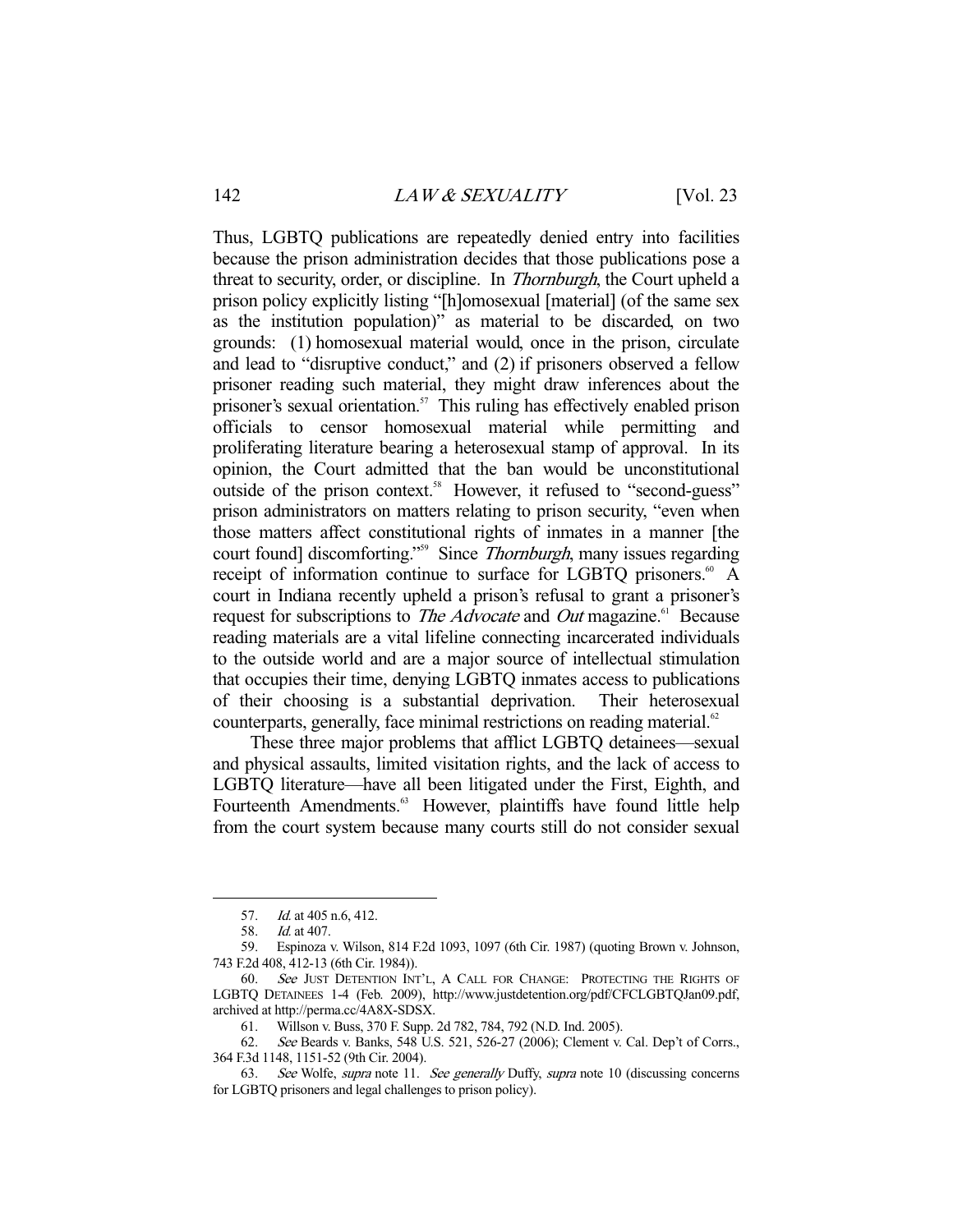orientation a classification requiring special protection.<sup>64</sup> As a result, the government only needs a rational basis for infringing on LGBTQ rights, giving prisons an easy way to circumvent constitutional protections by stating that their policies serve a legitimate security purpose.<sup>65</sup>

 The topic of LGBTQ prisoner rights, including the prevalence of sexual abuse, the segregation of LGBTQ inmates, and the reinforcement of homophobia and traditional notions of masculinity through prison policies, has been addressed by many legal scholars.<sup>66</sup> However, there has yet to be a scholarly discussion about whether self-identified LGBTQ inmates are better positioned to receive privileges and assume constitutional rights than inmates who are not open about their sexuality. Could there be some benefit to being openly gay in prison?

## III. LEGAL BACKGROUND

 Before we can answer this question of whether LGBTQ prisoners are afforded more rights in prison if they are open about their sexuality, it is important to look back and understand how the legal rights of both general population prisoners and the LGBTQ population have evolved. Reflecting society's uneasiness toward shifting notions of sexuality, judicial opinions that interpret the civil rights of gay, lesbian, bisexual, and transgender individuals have resulted in varied outcomes.<sup>67</sup> Likewise, attitudes concerning the rights of prisoners have changed rapidly in recent years.<sup>68</sup> Understanding the comprehensive legal history for both prisoners and the LGBTQ community will enable us to understand not only the present judicial conception of the rights to which LGBTQ prisoners are entitled, but also what rights they may be afforded in the future.

For many years, courts took a "hands off" approach toward the rights of inmates, deferring to the expertise of prison officials rather than interfering with the internal prison administration.<sup>69</sup> However, in the

 <sup>64.</sup> See, e.g., Inskeep v. W. Res. Transit Auth., No. 12 MA 72, 2013 WL 979054 (Ohio Ct. App. Mar. 8, 2013) (finding that sexual orientation is not a protected class under Ohio law for purposes of state sexual harassment claim).

 <sup>65.</sup> See Wolfe, supra note 11.

<sup>66.</sup> See generally Sharon Dolovich, Strategic Segregation in the Modern Prison, 48 AM. CRIM. L. REV. 1 (2011); Odeana R. Neal, The Limits of Legal Discourse: Learning from the Civil Rights Movement in the Quest for Gay and Lesbian Civil Rights, 40 N.Y. L. SCH. L. REV. 679 (1996).

 <sup>67.</sup> Howarth, supra note 9, at 1227.

 <sup>68.</sup> See Turner v. Safley, 482 U.S. 78, 96 (1987).

 <sup>69.</sup> See Hudson v. Palmer, 468 U.S. 517, 530, 555 (1984) (holding that prisoners are not entitled to Fourth Amendment protection of privacy in their cell); see also William G. Babcock, Courts Return to Hands-Off Policy in Prison Rights, PHILA. INQUIRER (July 31, 1989), http://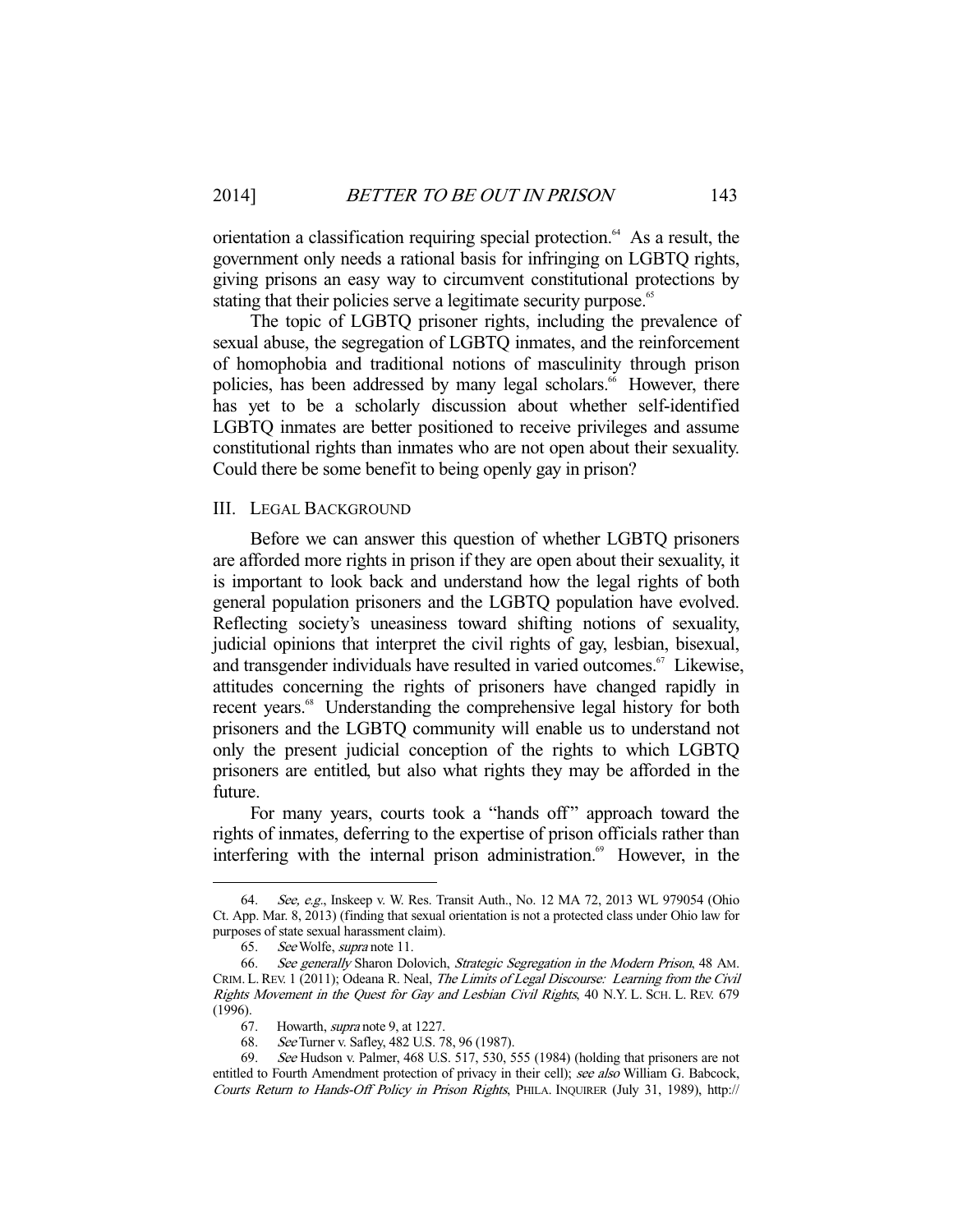hallmark case of *Wolff v. McDonnell*, the Court held that "a prisoner does not shed his basic constitutional rights at the prison gate"; thus, courts began to shift their attitudes from deference to intervention, ensuring that constitutional principles are upheld behind the steel prison bars.<sup>70</sup> In *Wolff*, a prisoner asserted a claim against the prison for violating his due process rights by inspecting and reading through his mail sent from his attorney.<sup>71</sup> The Court found that it is lawful for a prison to "make[] unavailable many rights and privileges of the ordinary citizen," due to the "considerations underlying our penal system" and the "exigencies of [an] institutional environment."<sup>72</sup> However, the court reasoned that a prisoner is not wholly stripped of constitutional protections, asserting, "There is no iron curtain drawn between the Constitution and the prisons of this country.<sup> $73$ </sup> Following this ruling, courts have extended prisoners' rights to religious freedom under the First and Fourteenth Amendments, as well as the right of access to the justice system. $74$ 

 Additionally, the Supreme Court has extended the Equal Protection Clause of the Fourteenth Amendment to prisoners, holding that prisons cannot segregate inmates solely on the basis of race.<sup>75</sup> Courts have also stepped in to uphold prisoners' constitutional rights in findings that certain conditions, such as overcrowding,  $\frac{1}{6}$  inadequate medical treatment, $\pi$  and physical abuse by the guards, $\pi$ <sup>8</sup> constitute cruel and unusual punishment in violation of the Eighth Amendment.<sup>79</sup> The ultimate result of these cases is the notion that prisoners may claim the protections of the Constitution and may not be deprived of life, liberty, or property without due process of law.<sup>80</sup> When prison officials violate inmates' constitutional rights, federal statute 42 U.S.C. § 1983 is

www.articles.philly.com/1989-07-31/news/26134493\_1\_legitimate-penological-prison-administratorsinstitutional-security, archived at http://perma.cc/YA4L-ESU2.

 <sup>70. 418</sup> U.S. 539, 581 (1974).

 <sup>71.</sup> Id. at 542-45.

 <sup>72.</sup> Id. at 555-56 (quoting Price v. Johnston, 334 U.S. 266, 285 (1948) (internal quotation marks omitted)).

 <sup>73.</sup> Id. at 555-60.

 <sup>74.</sup> Heleva v. Kramer, 214 F. App'x 244, 244 (3d Cir. 2007); Jackson v. Mann, 196 F.3d 316 (2d Cir. 1999).

 <sup>75.</sup> Lee v. Washington, 390 U.S. 333, 333-34 (1968); see also Johnson v. California, 543, U.S. 499, 505-09 (2005) (holding that strict scrutiny applies to prison policies segregating inmates on the basis of race).

 <sup>76.</sup> Hutto v. Finney, 437 U.S. 678, 681-83 (1978).

 <sup>77.</sup> Estelle v. Gamble, 429 U.S. 97, 99-101 (1976).

 <sup>78.</sup> Sweet v. S.C. Dep't of Corr., 529 F.2d 854, 863 (4th Cir. 1975).

<sup>79.</sup> See, e.g., Estelle, 429 U.S. at 99; Hutto, 437 U.S. at 690; Sweet, 529 F.2d at 863.

 <sup>80.</sup> Howarth, supra note 9, at 1229.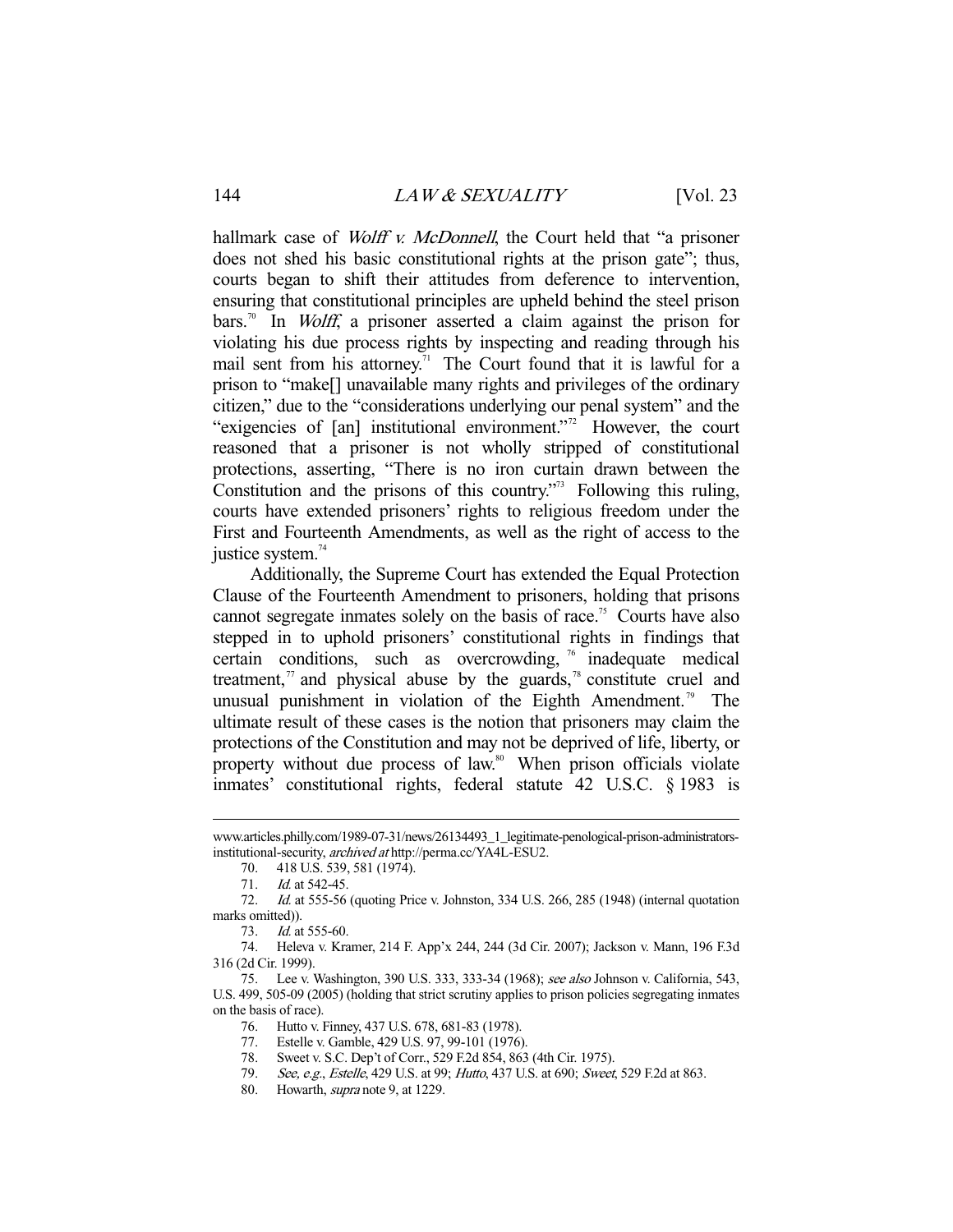available to them for a civil suit. This statute permits any individual to sue a person, who, acting in an official capacity, violated either (1) one of the individual's federal statutory rights or (2) a constitutional right (such as the Eighth Amendment right to be free from cruel and unusual punishment or the right to equal protection and due process guaranteed by the Fourteenth Amendment).<sup>81</sup> Prisoners have had varying degrees of success in asserting such claims, depending on the specific facts of each case.<sup>82</sup>

 Just as it is important to know what rights prisoners are guaranteed, it is equally valuable to understand how courts have perceived the rights of LGBTQ individuals. One of the most significant cases in solidifying the inherent rights of the LGBTQ community is Lawrence v. Texas, wherein the Court found the right to privacy, guaranteed by the Fourteenth Amendment, includes the right to engage in consensual samesex sexual activity.<sup>83</sup> With this decision, the Supreme Court directly overturned Bowers v. Hardwick, which had previously permitted states to create laws prohibiting homosexual acts under the rationale that the right to engage in homosexual acts is not a fundamental right guaranteed by the Constitution. $84$  In a significant departure from allowing homophobic attitudes to drive the law, the holding in Lawrence is monumental to the LGBTQ community for two reasons.<sup>85</sup> First, it made private homosexual conduct legal, and second, it made "moral disapproval" an invalid reason to treat others differently.<sup>86</sup> However, despite *Lawrence's* guaranteed right to privacy for consenting individuals engaging in homosexual conduct, this privacy privilege has not been extended to prisoners.<sup>87</sup> In *Willson v.* Buss, a prisoner sued the superintendent of his prison for the right to receive magazines with homosexual content.<sup>88</sup> Though the court noted that Lawrence had established a constitutionally protected right to consensual homosexual relationships in society, the court refused to extend that right to the prison context, where constitutional guarantees are permissibly limited to serve necessary institutional needs.<sup>89</sup>

While the *Lawrence* ruling focused on upholding individuals' fundamental right to privacy, LGBTQ individuals have also argued for

<sup>81.</sup> Duffy, *supra* note 10, at 847.

 <sup>82.</sup> Id. at 824-27.

 <sup>83. 539</sup> U.S. 558, 578-79 (2003).

 <sup>84. 478</sup> U.S. 186, 191-95 (1986).

<sup>85.</sup> Lawrence, 539 U.S. at 565-606.

 <sup>86.</sup> Duffy, supra note 10, at 824-30 (citing Lawrence, 539 U.S. at 582).

 <sup>87.</sup> See Willson v. Buss, 370 F. Supp. 2d 782, 786 (N.D. Ind. 2005).

 <sup>88.</sup> Id. at 784.

 <sup>89.</sup> Id. at 786-90.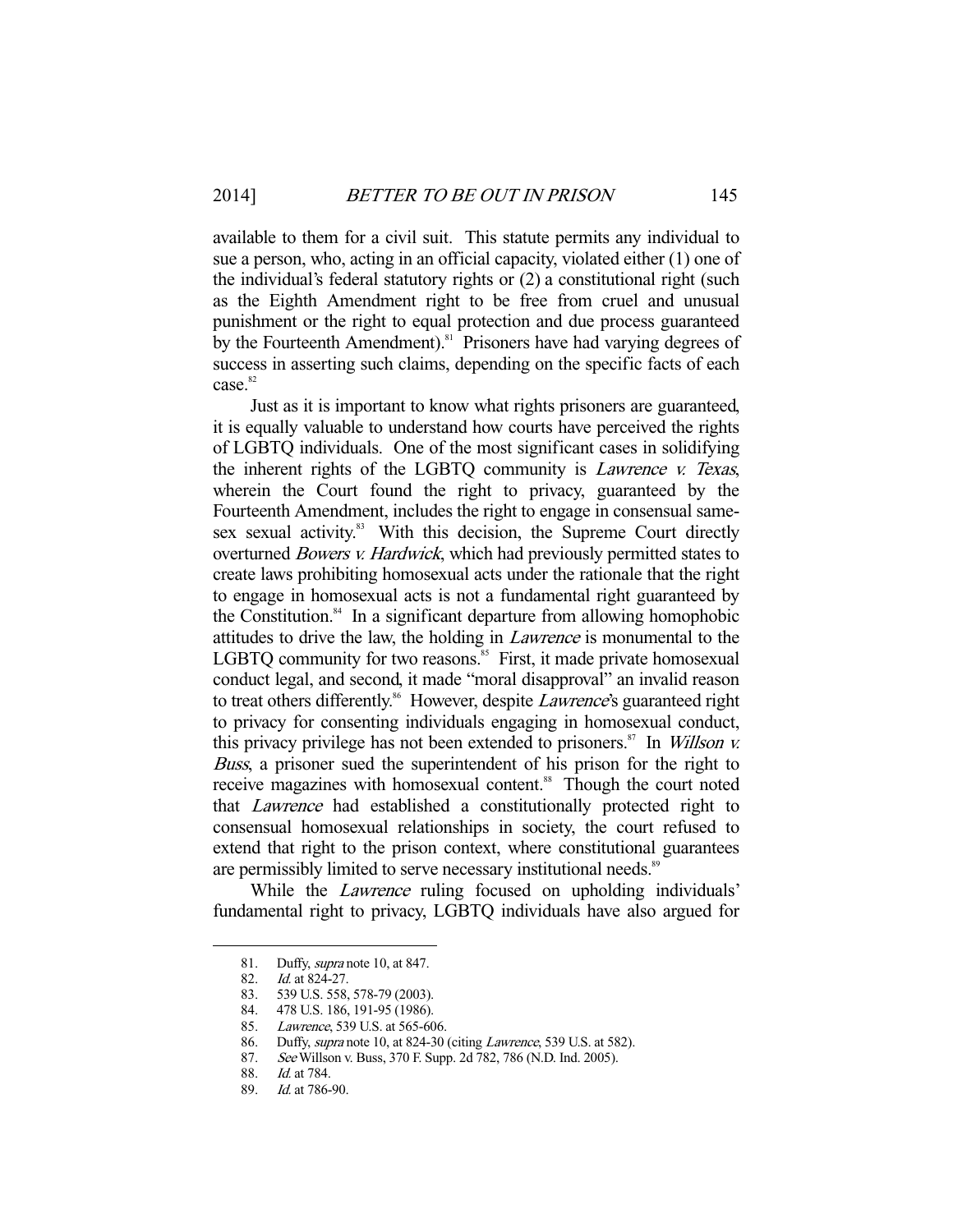heightened protection under the Equal Protection Clauses.<sup>90</sup> Equal protection is applied differently to different classifications of people. Where the government makes a distinction upon race, courts require that the government show that the distinction is narrowly tailored to serve a "compelling government interest."91 However, when the government discriminates on the basis of gender, the distinction needs only to be "substantially related to [a] government objective," passing an "intermediate scrutiny" evaluation.<sup>92</sup> Other distinctions, such as those based on age, require an even lower threshold of review: the need must "be rationally related to a legitimate government purpose."<sup>93</sup> Romer  $v$ . Evans is the leading case for LGBTQ individuals asserting their equal protection rights.<sup>94</sup> In *Romer*, the plaintiffs challenged an amendment to a state constitution that invalidated local laws barring discrimination on the basis of sexual orientation.<sup>95</sup> The outcome of the case was beneficial to the LGBTQ community because the Supreme Court found the law was merely motivated by an "animus toward the class it affects."<sup>96</sup> Unfortunately, the Supreme Court did not find the LGBTQ community to be a class in need of further protection of their rights, $\frac{97}{7}$  holding that sexual orientation is only entitled to a rational basis review.<sup>98</sup> Though Romer was a disappointment to the LGBTQ community in that it did not solidify their status as a class guaranteed a substantial degree of protection under the Constitution, it does show how a rational basis evaluation can be used to achieve favorable outcomes against discrimination toward LGBTQ populations.

 Similar to Romer, LGBTQ prisoners have also asserted their rights through the Equal Protection Clause of the Constitution.<sup>99</sup> For example, in Johnson v. Johnson, a homosexual inmate argued that prison officials violated his right to be equally protected under the law because they were motivated by their attitudes surrounding his sexuality and chose not to intercede on his behalf against violence and rape perpetrated by other prisoners.100 The United States Court of Appeals for the Fifth Circuit

-

97. Id.

<sup>90.</sup> Duffy, *supra* note 10, at 827.

 <sup>91.</sup> Id. at 826.

 <sup>92.</sup> Id.

 <sup>93.</sup> Id.

 <sup>94.</sup> Id.

 <sup>95.</sup> Romer v. Evans, 517 U.S. 620, 623-25 (1996).

 <sup>96.</sup> Id. at 632.

 <sup>98.</sup> Rational basis review is the lowest legal standard, needing only a rational basis to fulfill a legitimate government purpose to be considered constitutional. *Id.* at 633.

<sup>99.</sup> Duffy, *supra* note 10, at 826.

 <sup>100. 385</sup> F.3d 503, 514 (5th Cir. 2004).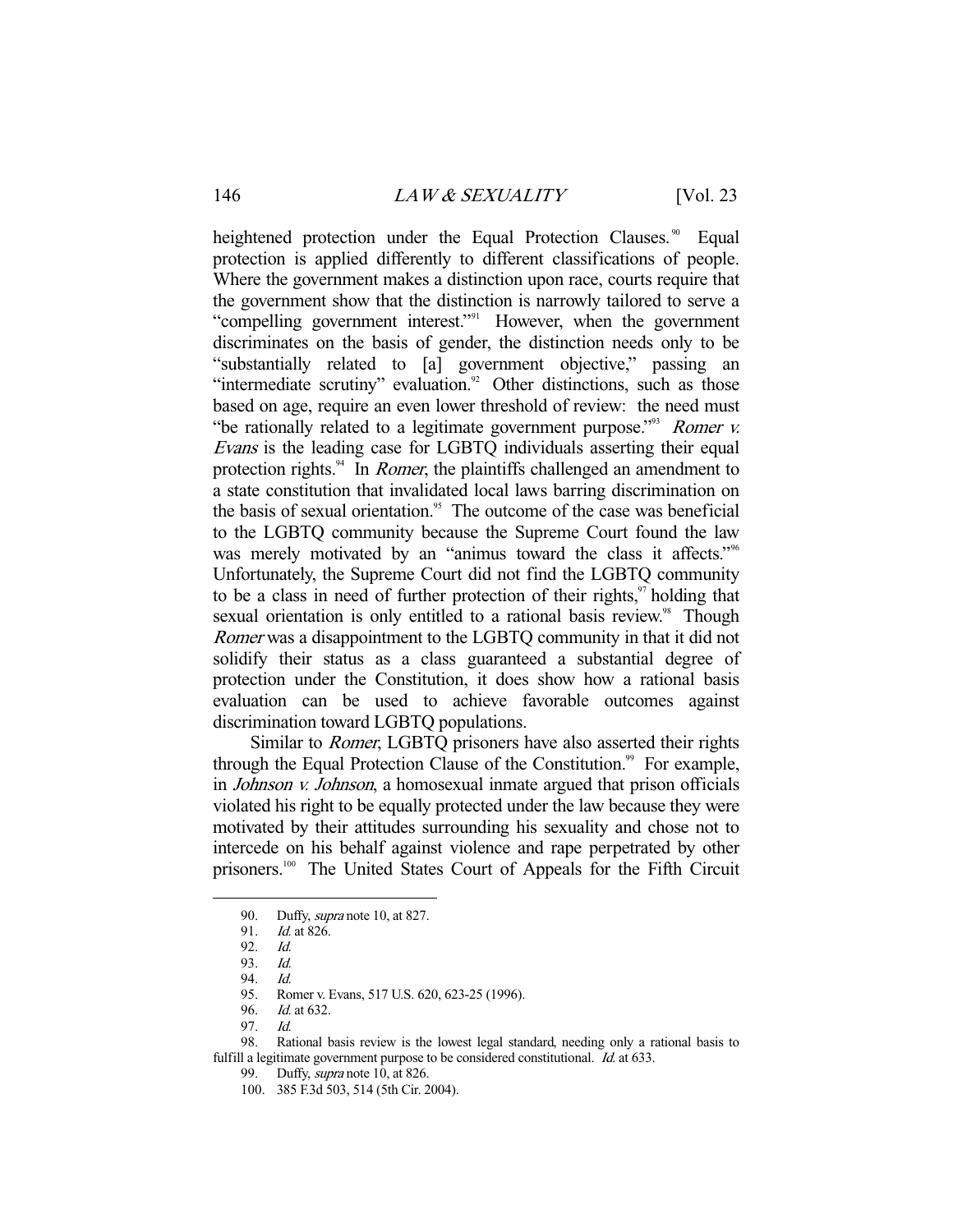noted that all prisoners are entitled to reasonable protection from sexual assault and that, although neither the Supreme Court nor the Fifth Circuit has recognized sexual orientation as a suspect classification, "a state violates the Equal Protection Clause if it disadvantages homosexuals for reasons lacking any rational relationship to legitimate governmental [interests]."<sup>101</sup> This decision marked a substantial turning point for LGBTQ inmates, proving they are entitled to treatment equal to other detainees.

 Still, LGBTQ prisoners have had varying degrees of success arguing for equal protection of their rights behind prison bars.<sup>102</sup> On the one hand, their claims can be easily defeated because sexual orientation is not a protected class, and prisons can easily justify discriminatory policies as fulfilling a legitimate government security interest.103 On the other hand, when a prison cannot prove that its discriminatory policy serves any legitimate government purpose, LGBTQ prisoners will likely be more successful.<sup>104</sup> This was the rationale articulated in *Brown v.* Johnson, where LGBTQ prisoners were not permitted to participate in religious services because the prison argued that any prisoner who participated in this religious group, specifically organized by and for homosexuals, would subsequently be vulnerable to attack by other prisoners because participation would signal to other inmates that they were homosexual.<sup>105</sup> The court found the restriction served a valid prison security interest of protecting LGBTQ prisoners who are more vulnerable to attack, declaring it justified and not in violation of constitutional equal protection.<sup>106</sup>

However, in *Holmes v. Artuz*, the United States District Court for the Southern District of New York found that a prison's decision to remove a gay prisoner from his food service prison job due to his sexuality bore no rational relationship to a valid security purpose.<sup>107</sup> The opinion noted, "A person's sexual orientation, standing alone, does not reasonably, rationally, or self-evidently implicate mess hall security concerns."<sup>108</sup> The court denied the prison's argument that the ban on LGBTQ mess hall employees was designed to prevent potential

<sup>101.</sup> *Id.* at 532 (citing *Romer*, 517 U.S. at 631-32).

 <sup>102.</sup> Duffy, supra note 10, at 841.

 <sup>103.</sup> Id. at 825.

 <sup>104.</sup> See Holmes v. Artuz, No. 95 Civ. 2309, 1995 U.S. Dist. LEXIS 15926, at \*3-4 (S.D.N.Y. Oct. 26, 1995).

 <sup>105. 743</sup> F.2d 408, 412-13 (6th Cir. 1984).

<sup>106.</sup> *Id.* at 413.

 <sup>107.</sup> Holmes, 1995 U.S. Dist. LEXIS 15926, at \*3-4.

 <sup>108.</sup> Id. at \*4.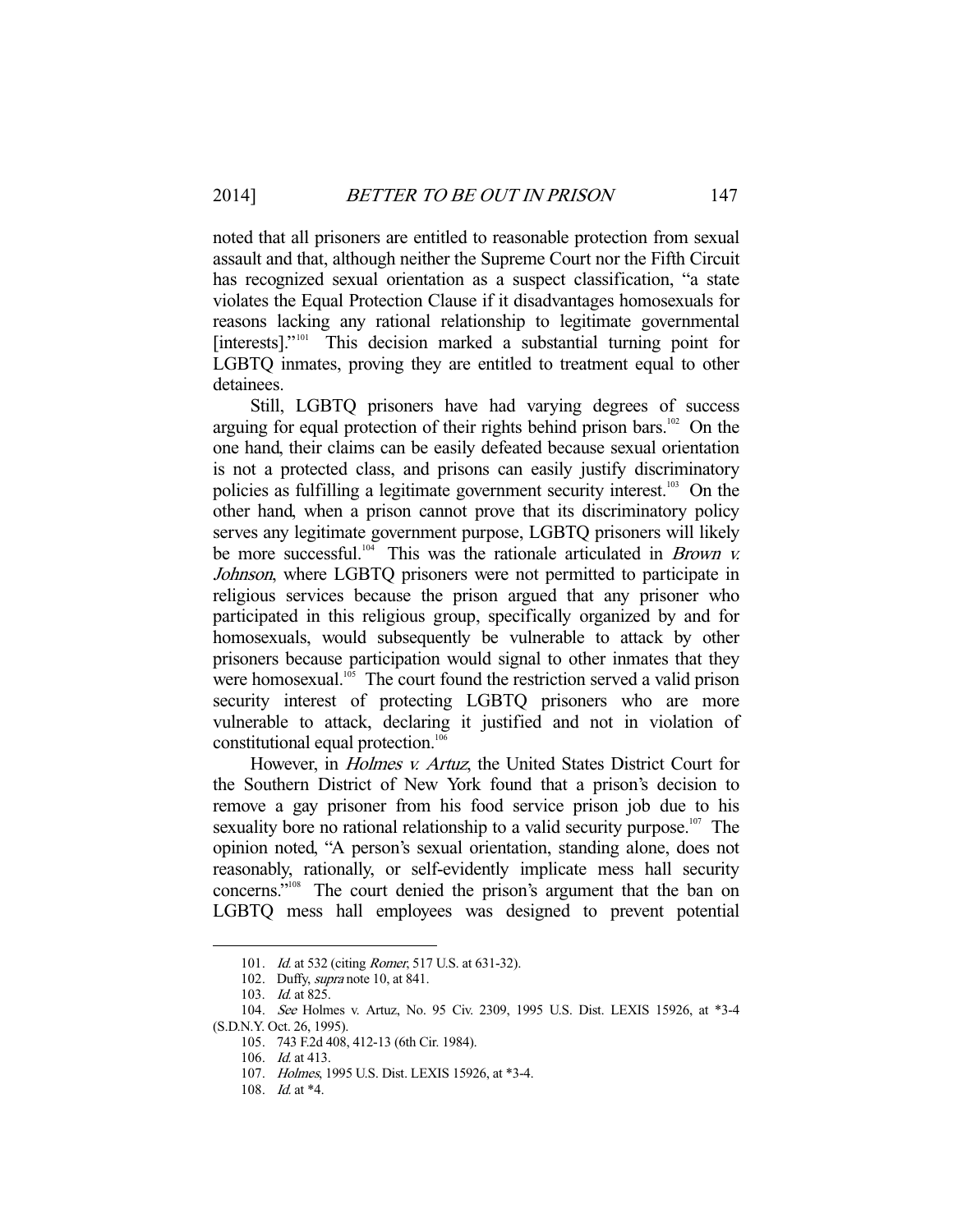disciplinary and security problems arising from inmates discovering that homosexual or transgender inmates were serving and preparing their food.<sup>109</sup> These two cases demonstrate the vacillating nature of the Equal Protection Clause as applied to the LGBTQ prison community.

#### IV. BETTER TO BE OUT IN PRISON

 Because the courts have historically limited both the rights of prisoners and of LGBTQ individuals, it is no surprise that the courts narrowly define the rights of the amalgamated group of LGBTQ prisoners. Due to this limited scope, LGBTQ prisoners are subject to far worse treatment than other detainees and are afforded minimal constitutional protection.<sup>110</sup> When LGBTQ prisoners have asserted their rights, those inmates who have been open about their sexuality while in prison have received more constitutional protection from the courts.<sup>111</sup> Cases involving prisoners' § 1983 claims show that prisons commonly justify their discriminatory policies by claiming they serve a rationally related security purpose of protecting vulnerable LGBTQ inmates from being outed in the facility.<sup>112</sup> When LGBTO prisoners make their sexuality or gender identity known to other prisoners, this discriminatory policy is stripped of its purpose and functions solely to target a class of inmates without achieving any legitimate government goal. Thus, it is evident in the context of the three issues previously presented— (1) LGBTQ prisoner vulnerability to assault, (2) lack of visitation privileges for same-sex partners, and (3) limited access to reading material of their choice—it may be better to be out in prison.

## A. Eighth Amendment Claims Resulting from the Failure To Protect

 LGBTQ prisoners who are physically and sexually assaulted by other inmates must show that the prison's failure to act resulted in cruel and unusual punishment in violation of their Eighth Amendment rights.<sup>113</sup> Prison officials violate the Eighth Amendment when they stand idly by and fail to protect inmates from abuse at the hands of other inmates.<sup>114</sup> To

 <sup>109.</sup> Id.

<sup>110.</sup> See generally Duffy, supra note 10.

 <sup>111.</sup> See, e.g., Johnson v. Johnson, 385 F.3d 503, 527 (5th Cir. 2004); Greene v. Bowles, 361 F.3d 290, 294 (6th Cir. 2004); Whitmire v. Arizona, 298 F.3d 1134, 1143 (9th Cir. 2002); Mauro v. Arpaio, 188 F.3d 1054, 1060 (9th Cir. 1999); Doe v. Sparks, 733 F. Supp. 227, 233 (W.D. Pa. 1990).

<sup>112.</sup> See, e.g., Doe, 733 F. Supp. at 232-33; Whitmire, 298 F.3d at 1134-37.

 <sup>113.</sup> Duffy, supra note 10, at 840.

 <sup>114.</sup> Id.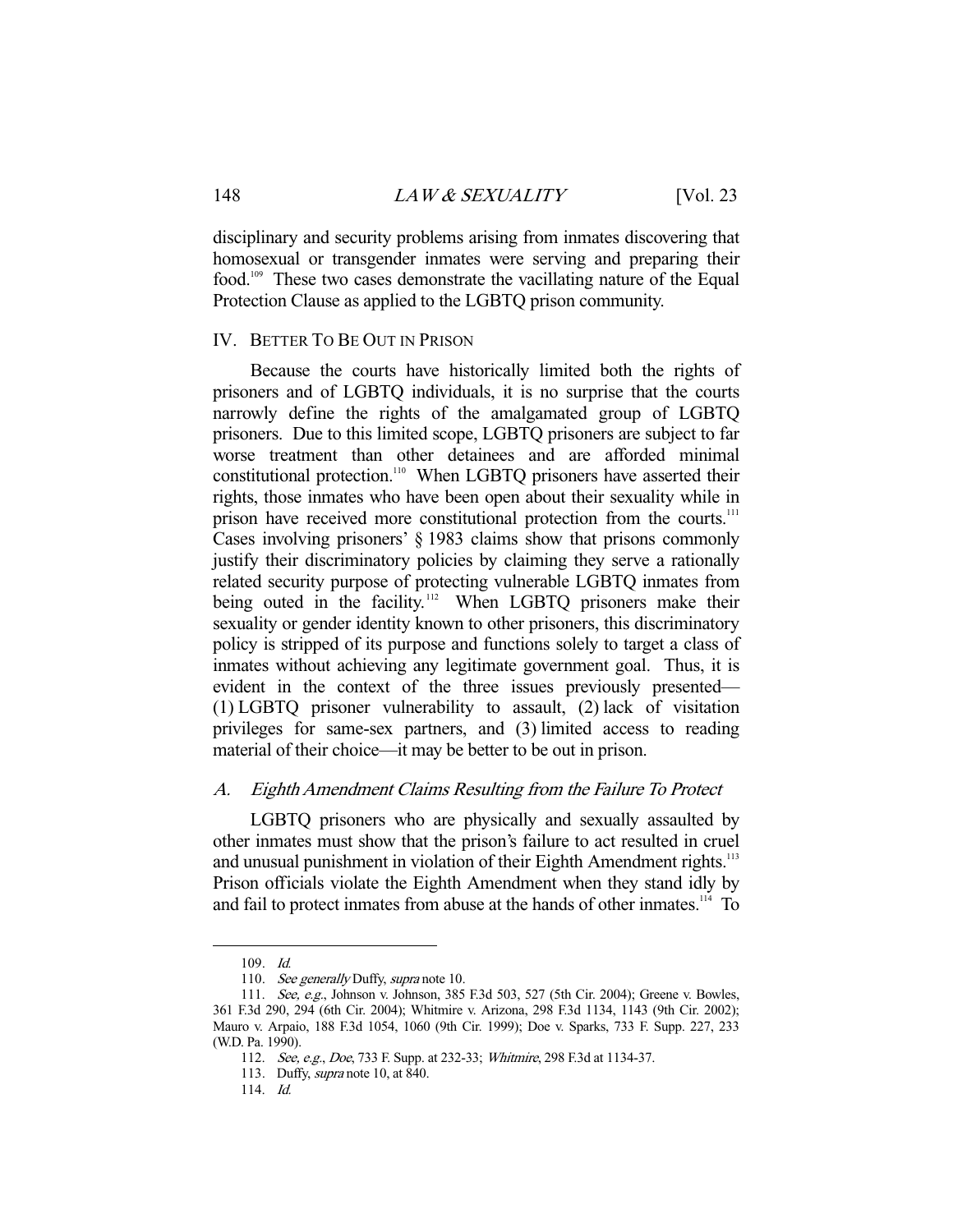prove an official's failure to act amounts to cruel and unusual punishment under the Eighth Amendment, an inmate must show that (1) the official showed "deliberate indifference" to the safety of the inmate by disregarding a known substantial risk, and (2) the injury the inmate incurred was severe.<sup>115</sup> Inmates who are open about their sexuality or gender identity may have a greater chance of proving an officer's subjective knowledge of risk as required to satisfy a finding of deliberate indifference.<sup>116</sup>

This is evident in the difference in outcomes between *Farmer v.* Brennan, where a transgender inmate was open about her gender identity,<sup>117</sup> and *Harvey v. California*, where a targeted inmate was not open about his sexual orientation.118 In Farmer, a transgender prisoner argued that prison officials acted with deliberate indifference by failing to protect her from attacks stemming from her feminine appearance.<sup>119</sup> The prisoner, assigned male at birth and living in an all-male prison facility, had undergone estrogen therapy and breast implantation and had unsuccessfully attempted castration.<sup>120</sup> The Court held that "a prison official may be held liable under the Eighth Amendment . . . only if he [subjectively] knows that inmates face a substantial risk of serious harm and disregards that risk."<sup>121</sup> The Court remanded the case to determine whether the officers subjectively knew of the inmate's heightened risk for abuse due to her gender identity.<sup>122</sup> The Court defined "deliberate indifference" as the failure of prison officials to act when they know of a "substantial risk of serious harm."<sup>123</sup> The Court went on to say that an "inference from circumstantial evidence" could be used to demonstrate that prison officials had knowledge of a risk.<sup>124</sup> The Court considered that, given the inmate's feminine appearance and the treatment she received from the other prisoners, it was impossible for the officers not to have acquired subjective knowledge that she was unsafe and at higher

 <sup>115.</sup> Id.

 <sup>116.</sup> Id.

 <sup>117.</sup> Farmer v. Brennan, 511 U.S. 825, 829, 847 (1994) (holding unanimously that prison officials can be liable for damages if they are deliberately indifferent in failing to protect prisoners from harm caused by other prisoners).

 <sup>118.</sup> Harvey v. California, 82 F. App'x 544, 545 (9th Cir. 2003) (holding the prisoner did not demonstrate officers knew of his heightened vulnerability).

 <sup>119.</sup> Farmer, 511 U.S. at 831.

<sup>120.</sup> *Id.* at 829.

<sup>121.</sup> *Id.* at 847 (emphasis added).

 <sup>122.</sup> Id.

 <sup>123.</sup> Id. at 834.

<sup>124.</sup> *Id.* at 842.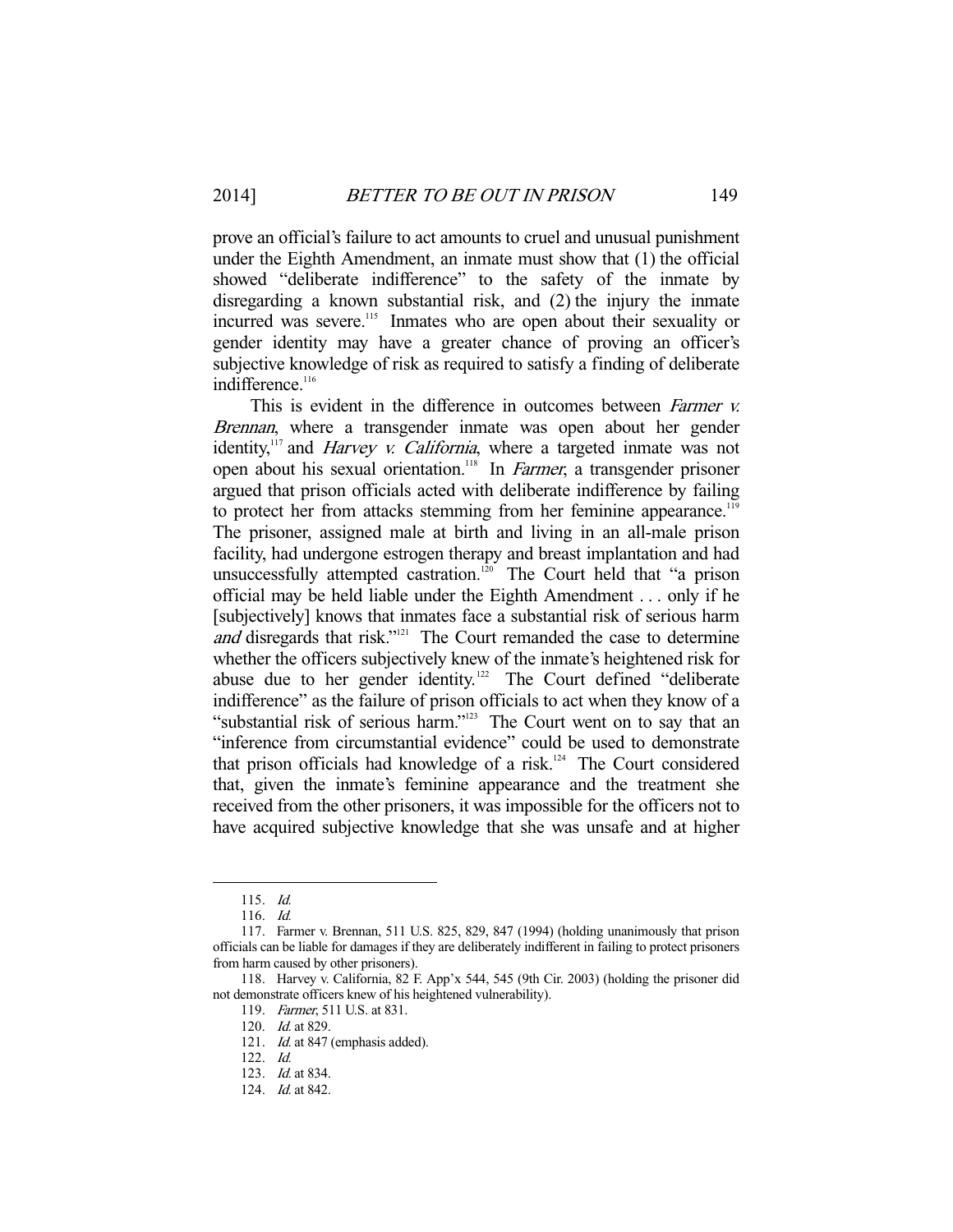risk for harm.125 Thus, the Court remanded the case to determine the officials' personal awareness of the inmate's sexuality.126 A similar analysis was employed in *Greene v. Bowles*, where the United States Court of Appeals for the Sixth Circuit likewise recognized an Eighth Amendment deliberate indifference claim because the warden admitted to knowing that the plaintiff was transgender when he placed her in a housing unit where he was aware a "predatory inmate" was also living.<sup>127</sup> The court reasoned that, because the warden knew *and* was motivated by this knowledge to subject the inmate to further harm, this action constituted a violation of the Eighth Amendment.<sup>128</sup>

On the contrary, in *Harvey v. California*, the United States Court of Appeals for the Ninth Circuit denied a gay inmate's Eighth Amendment claim stemming from abuse by a fellow inmate because he failed to show that prison guards in fact knew of the risk and ignored it.<sup>129</sup> In *Harvey*, the court found that the plaintiff's statement to the guard that he was "nervous" about being in the same cell with another prisoner was inadequate to show that the officer acted with deliberate indifference to the inmate's safety.<sup>130</sup> The inmate did not reveal his sexual orientation to other inmates or prison officials, and thus the court believed there was no reason the officers would be aware that he was particularly vulnerable to attack based on his sexual orientation.<sup>131</sup> It was the inmate's right not to reveal his sexual orientation, but in order to prove the officers should have known he was at greater risk for assault, his orientation must have been known or at least nominally indicated to the officers.<sup>132</sup> Absent proof that the corrections officers knew of his sexuality, the inmate could not demonstrate that officers intentionally chose not to protect him from his cellmate.<sup>133</sup> Thus, it seems prisoners who openly identify themselves as LGBTQ within prison walls are more successful in proving that prison officials knew of their vulnerabilities and acted with deliberate indifference by failing to protect them from harm.

 <sup>125.</sup> Id.

 <sup>126.</sup> Id. at 851.

 <sup>127. 361</sup> F.3d 290, 294 (6th Cir. 2004).

<sup>128.</sup> *Id.* at 295; see also Farmer, 511 U.S. at 837.

 <sup>129. 82</sup> F. App'x 544, 545 (9th Cir. 2003).

 <sup>130.</sup> Id.

 <sup>131.</sup> Id.

 <sup>132.</sup> Id.

 <sup>133.</sup> Id.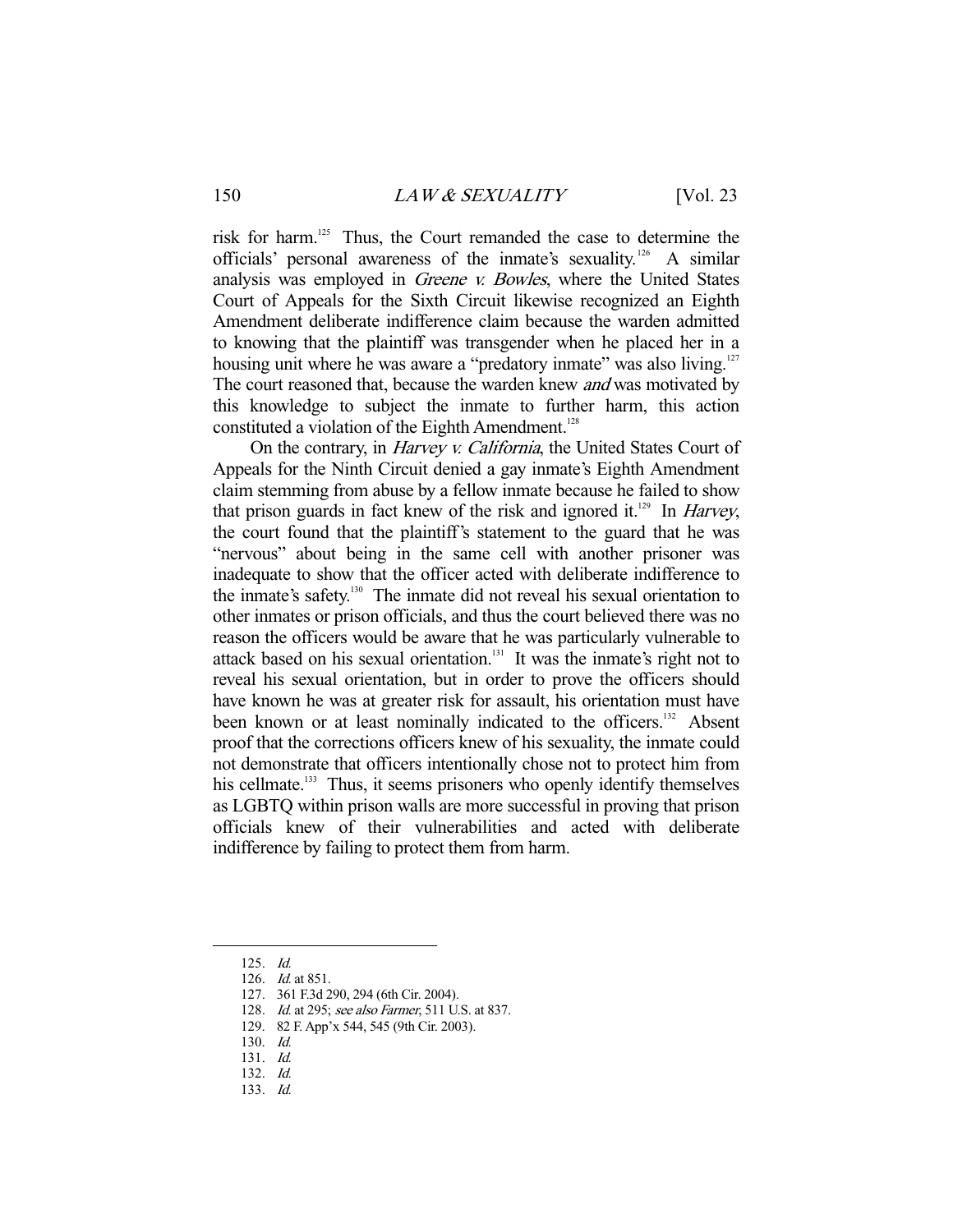#### B. Equal Protection Challenges to Prison Visitation Policies

 Similarly, LGBTQ prisoners are much more successful in proving prison policies unfairly discriminate against them based on their sexuality, in violation of the Equal Protection Clause, if the prisoner is open about their sexuality. This is seen both in the context of LGBTQ prisoners' equal rights to visitation by their same-sex partners, as well as their right to obtain LGBTQ literature.<sup>134</sup> Because LGBTQ prisoners are not considered by courts to be a suspect class entitled to a high degree of protection, prison officials need only a "rational basis" for security measures that impose limitations.<sup>135</sup> Prisons and prison officials have justified their refusal to allow LGBTQ inmates to receive visits from their same-sex partners or access literature of their choice by claiming they have a legitimate interest in preserving the security of the facility and protecting the LGBTQ prisoners from being outed and left vulnerable to attack from other prisoners.<sup>136</sup> However, if LGBTQ prisoners are already out, the purpose and goals of these discriminatory policies are no longer achieved by their existence. For example, in the case of Doe v. Sparks, the United States District Court for the Western District of Pennsylvania struck down a Blair County Prison policy that banned same-sex partner visitation but permitted heterosexual partners to visit.137 The prison claimed that this policy existed to promote the "internal security" of the prison by preventing inmates from discovering the sexual orientation of other inmates through their visitation with samesex partners.<sup>138</sup> The court, however, found that because inmates were fare more likely to discern an inmate's sexual orientation "during the 166 hours per week when that inmate is not receiving visitors," the policy served no effective purpose.<sup>139</sup> The Ninth Circuit employed similar reasoning in *Whitmire v. Arizona*, when an LGBTQ inmate challenged a prison policy that permitted heterosexual partners to kiss and hug during visits but precluded any "same-sex displays of affection."140 The prison claimed that allowing homosexual prisoners to kiss and hug their samesex partners would cause other prisoners to discover an inmate's sexual preference and make the inmate prey to abuse from other prisoners.<sup>141</sup>

 <sup>134.</sup> See, e.g., Doe v. Sparks, 733 F. Supp. 227 (W.D. Pa. 1990).

 <sup>135.</sup> Duffy, supra note 10, at 850-51.

 <sup>136.</sup> Id. at 847-51.

 <sup>137.</sup> Doe, 733 F. Supp. at 229, 234-35.

<sup>138.</sup> *Id.* at 234.

<sup>139.</sup> *Id.* at 233.

 <sup>140. 298</sup> F.3d 1134, 1136 (9th Cir. 2002).

 <sup>141.</sup> Id.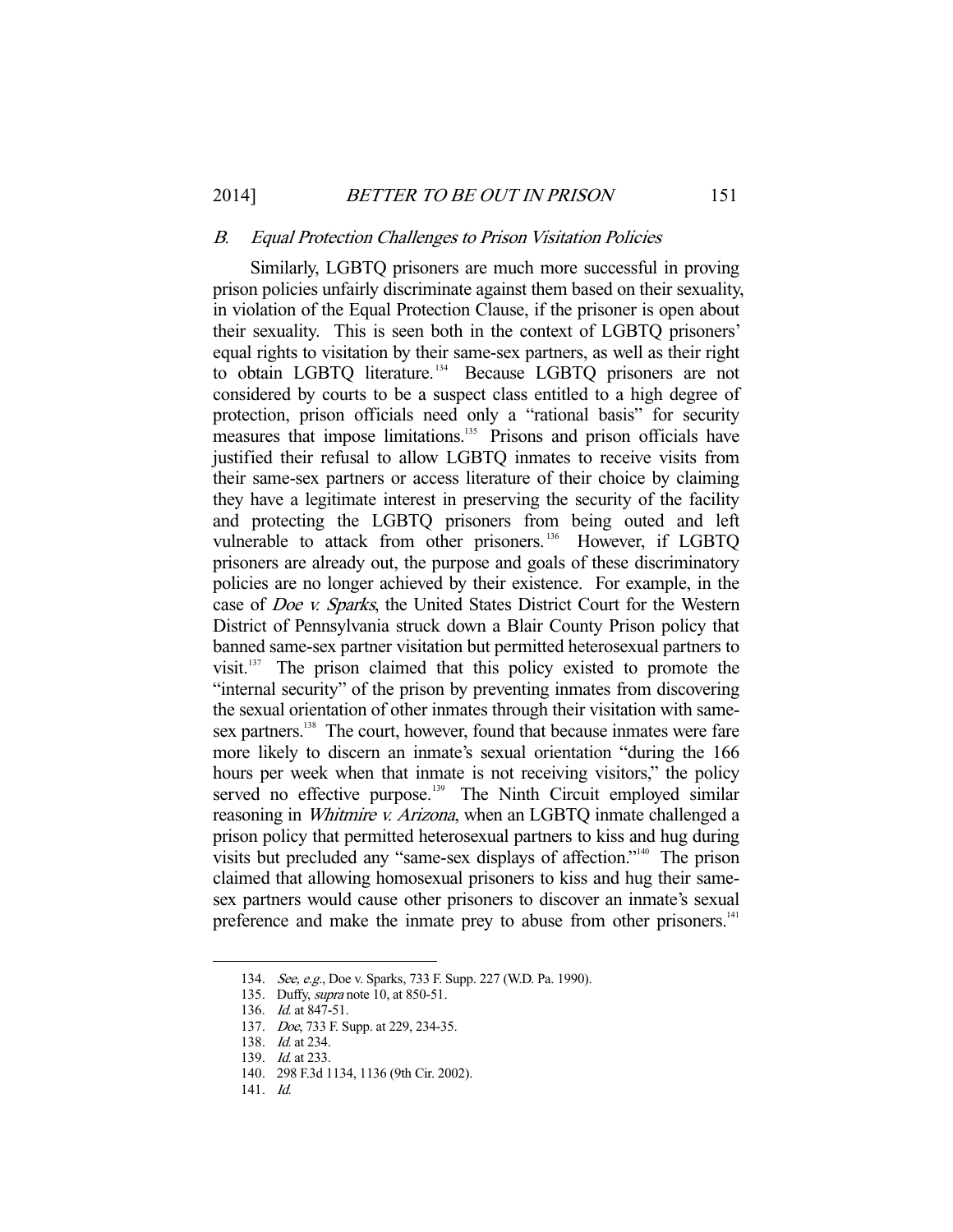The prison claimed that prohibiting same-sex contact during visitation ultimately served to protect their safety.<sup>142</sup> However, in Whitmire, the prisoner was openly gay, and the Ninth Circuit found that the prison policy lacked a "common-sense connection" to its intended security purpose because an inmate who would display affection toward a samesex partner during a visit is likely already out.<sup>143</sup> Therefore, if an LGBTQ prisoner openly identifies as LGBTQ, these discriminatory policies no longer achieve their objective of protecting them from being outed.

 Discriminatory policies that do not serve or accomplish any legitimate security purpose are plainly unconstitutional.<sup>144</sup> Moreover, because some states' laws have recently evolved to recognize same-sex partnerships, open LGBTQ prisoners might secure benefits through individualized state programs designed to facilitate family values.<sup>145</sup> Currently, New York has a Family Reunion Program that allows close family members a chance for more private visits with prisoners.<sup>146</sup> As of June 2011, when the New York State legislature amended its constitution to permit same-sex marriages, this program applies to LGBTQ inmates.<sup>147</sup> Thus, with respect to visitation rights, openly LGBTQ inmates may not only be granted more protection by courts, but also may be entitled to more privileges than those who remain in the closet.

## C. Equal Protection Challenges to Prison Censorship

 The argument against visitation prohibitions can be similarly applied in the context of prison censorship of LGBTQ literature. Akin to their argument against same-sex visitation rights, prisons claim their prohibition of LGBTQ literature is acceptable because it is rationally related to the purpose of protecting LGBTQ inmates from being targeted by other inmates for abuse.<sup>148</sup> The Sixth Circuit employed such reasoning in Espinoza v. Wilson when it upheld a prison policy banning any literature with homosexual content.<sup>149</sup> In *Espinoza*, two inmates were denied access to LGBTQ literature that discussed the religious and educational backdrop of the LGBTQ community.<sup>150</sup> The warden at the

 <sup>142.</sup> Id.

 <sup>143.</sup> Id. at 1136-37.

 <sup>144.</sup> See id.

 <sup>145.</sup> Duffy, supra note 10, at 850.

 <sup>146.</sup> N.Y.COMP.CODES R.& REGS. tit. 7, § 220.1 (2013).

<sup>147.</sup> See N.Y. DOM. REL. LAW § 10-a (McKinney 2011); see also N.Y. COMP. CODES R. & REGS. tit. 7, § 220.3 (2013).

 <sup>148.</sup> Espinoza v. Wilson, 814 F.2d 1093, 1098-99 (6th Cir. 1986).

<sup>149.</sup> *Id.* at 1099.

 <sup>150.</sup> Id. at 1095.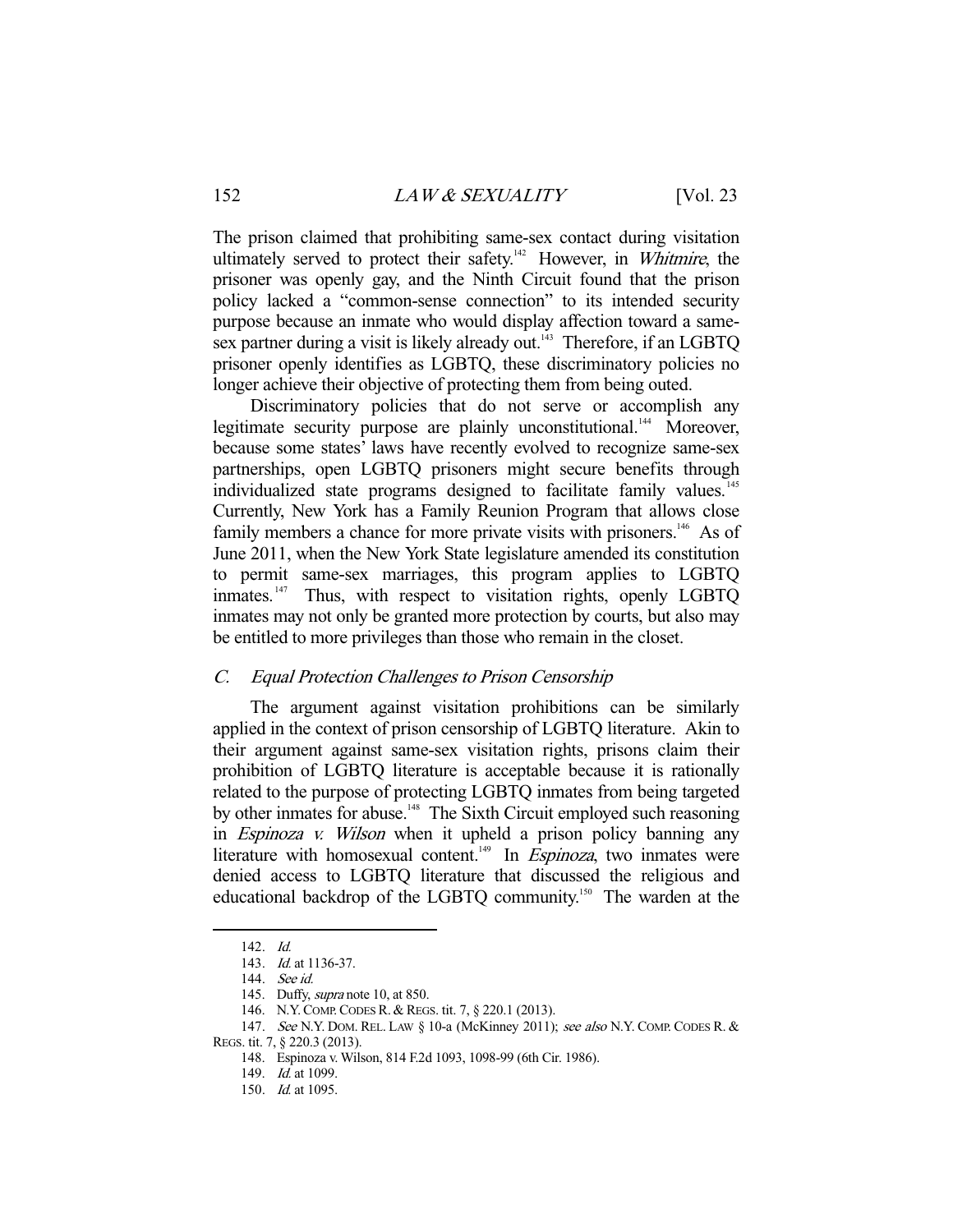Kentucky Correction Cabinet personally decided to prohibit this literature on the basis that it was in the interest of inmate safety and institutional order.<sup>151</sup> The warden's actions were based on a longstanding belief that such publications call attention to LGBTQ inmates and will be detrimental to their safety as well as the safety of others within the facility.<sup>152</sup> The Sixth Circuit accepted the belief and upheld the ban.<sup>153</sup> However, under the same argument employed in *Whitmire*, when an inmate's sexuality is known, the purpose of the prison's LGBTQ literature ban becomes moot.<sup>154</sup> Moreover, one can argue that just because an inmate is reading LGBTQ-associated literature does not plainly mean that they identify as LGBTQ, nor does it mean that they are particularly vulnerable to attack. This argument may once again render the underlying purpose of prison censorship void. Though the courts have yet to look at a case where prisoners have used such reasoning to assert their right to the literature of their choice, it is apparent that prisons' traditional justification for this discriminatory ban is susceptible to challenges.

### V. CONCLUSION

 LGBTQ prisoners have limited avenues to assert their rights both because of their sexual orientation or gender identity and because of their incarceration. These inmates not only face the societal stain associated with imprisonment, but also the stigma and discrimination that society has traditionally created and continues to project upon LGBTQ persons. 155 Prison officials exploit this heightened vulnerability by abusing their discretion in all three of these contexts: first, in their failure to effectively prevent widespread sexual and physical assaults of LGBTQ inmates; second, in their policies prohibiting same-sex partner visitation; and lastly, in their censorship of LGBTQ reading materials.<sup>156</sup> As the above-mentioned cases illustrate, at present, an LGBTQ inmate will receive the most constitutional protection if they are open about their sexuality.

 The claim that it is better to be out in prison is particularly relevant to the broader debate of whether a person's, let alone a prisoner's, sexual orientation ought to be a protected class under equal protection standards.

 <sup>151.</sup> Id.

 <sup>152.</sup> Id. at 1097.

 <sup>153.</sup> Id. at 1098.

 <sup>154.</sup> See Whitmire v. Arizona, 298 F.3d 1134, 1135 (9th Cir. 2002).

 <sup>155.</sup> Duffy, supra note 10, at 823.

 <sup>156.</sup> Id. at 839-41, 847-53.